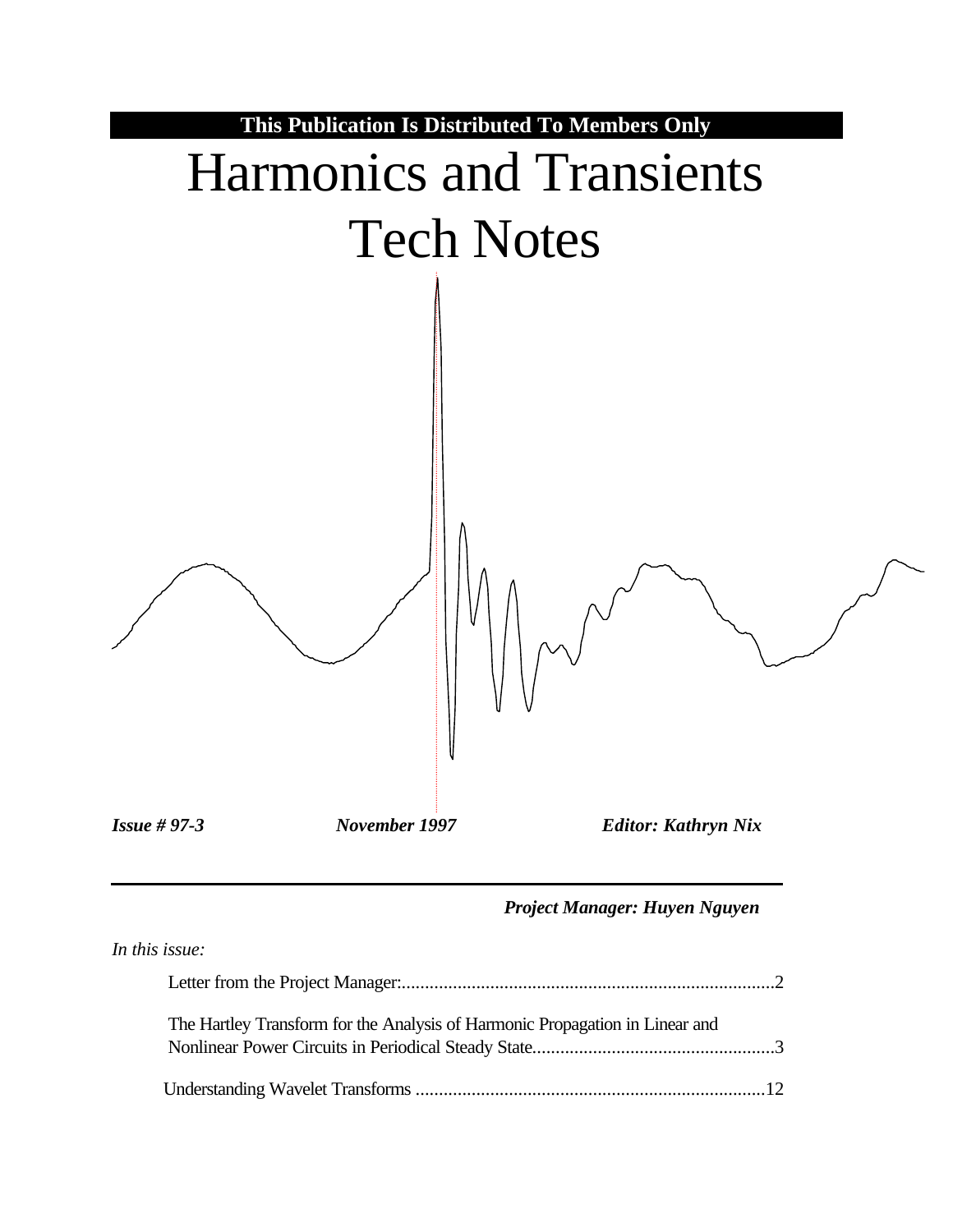Letter from the Project Manager

Dear PATH Members:

The annual PATH Users Group Meeting was a success, and I would like to take a moment to thank all of guest speakers for contributing to the success of this year's meeting. Preparing a presentation takes time, and I know that time is not something that is easily found. So thank you for sharing your knowledge and your time.

I would like to extend a special thank you to Professor Hermann Dommel. Professor Dommel conducted an EMTP workshop, and I know I can speak for the entire group when I say that it was a privilege getting to hear Professor Dommel speak.

Finally, to all who were involved in planning the meeting, thank you for your hard work.

Sincerely,

Huzen Villquyer

Huyen V. Nguyen huyen@electrotek.com

For more information concerning the PATH Users Group or to submit a contribution, please contact

> Kathryn Nix Electrotek Concepts, Inc. 408 North Cedar Bluff Road, Suite 500 Knoxville, Tennessee 37923 Phone: (423) 470-9222 x118 FAX: (423) 470-9223 e-mail: kathryn@electrotek.com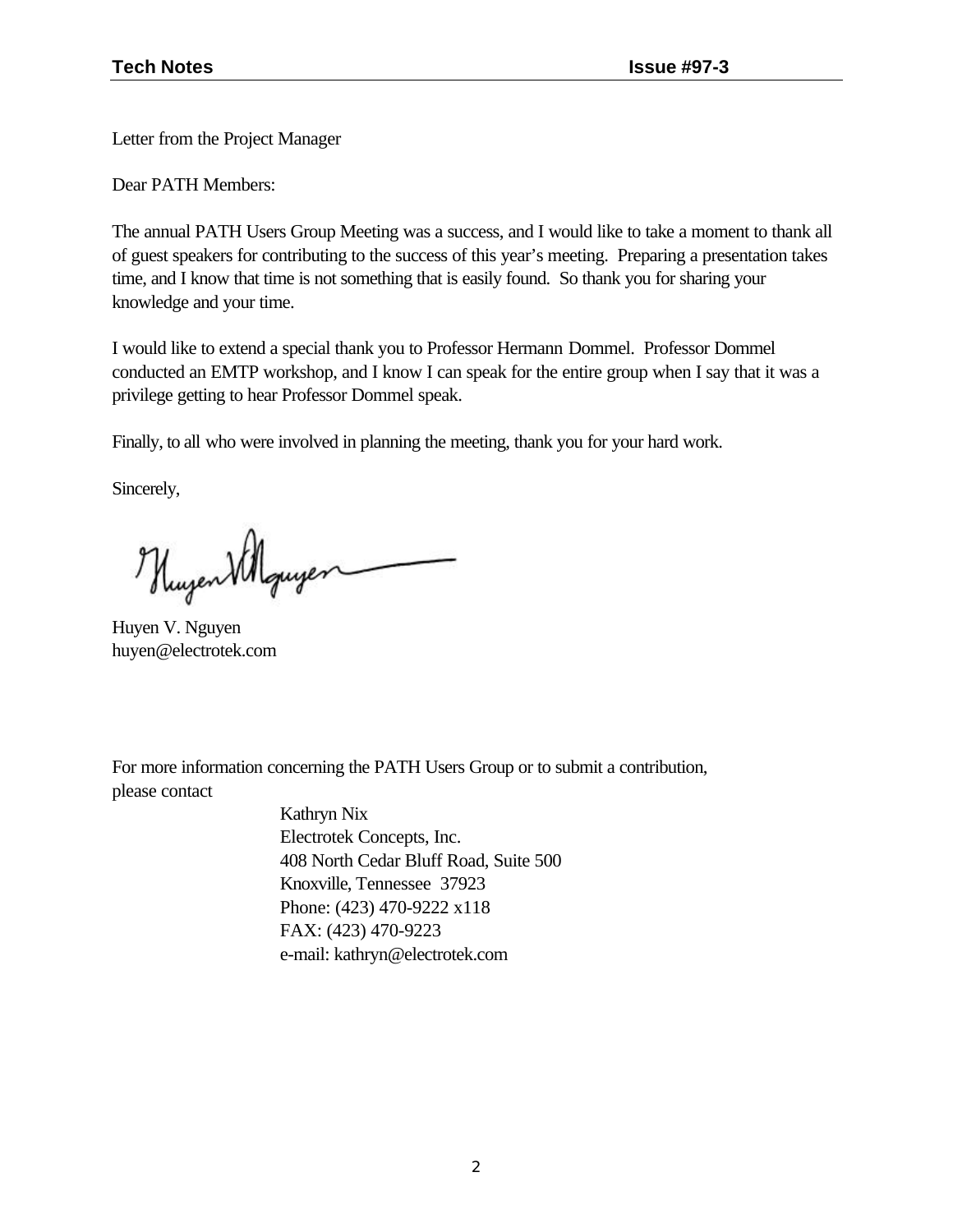# **THE HARTLEY TRANSFORM FOR THE ANALYSIS OF HARMONIC PROPAGATION IN LINEAR AND NONLINEAR POWER CIRCUITS IN PERIODICAL STEADY STATE**

Manuel Madrigal Martínez Salvador Acha Daza Programa de Graduados e Inv. en Ing. Eléctrica Programa Doctoral en Ingeniería Eléctrica Morelia, Mich., México Monterrey, N. L., México

Instituto Tecnológico de Morelia Universidad Autónoma de Nuevo León

### **Abstract**

This paper shows a methodology using the Hartley transform for the analysis of harmonic propagation in electrical networks under nonsinusoidal conditions, considering linear and nonlinear elements. At first linear elements are analyzed and a linear Norton equivalent is obtained from nonlinear elements.

Keywords: Hartley Transform, harmonic propagation, nonlinear power circuits, periodical steady state, power quality analysis.

# **Introduction**

Voltage and current waveforms in electrical power systems are frequently nonsinusoidal. The harmonics generation , propagation, effects and solutions have been the principal objectives of Power Quality [1]. Electric Power Quality has six main aspects: Modelling and analysis, instrumentation, sources, solutions, fundamental concepts and effects.

This paper takes place in modelling and linear analysis using the Hartley Transform extended to the nonlinear behavior, taking advantage of its principal characteristic of being of real nature. Other properties of the Hartley transform are [2][8]:

- Exist when the Fourier Transform exist and vice versa.
- It can be obtained from the Fourier Transform.
- The convolution is similar as using the Fourier Transform if one of the two signals is even or odd.
- The Fast Hartley Transform is twice as fast and needs half the memory than the Fourier Transform.

# **The Hartley Transform**

The Hartley Transform of the function f(t) is:

$$
H(\mathbf{n}) = \int_{-\infty}^{\infty} f(t) \cos(\mathbf{n}) dt
$$
 (1)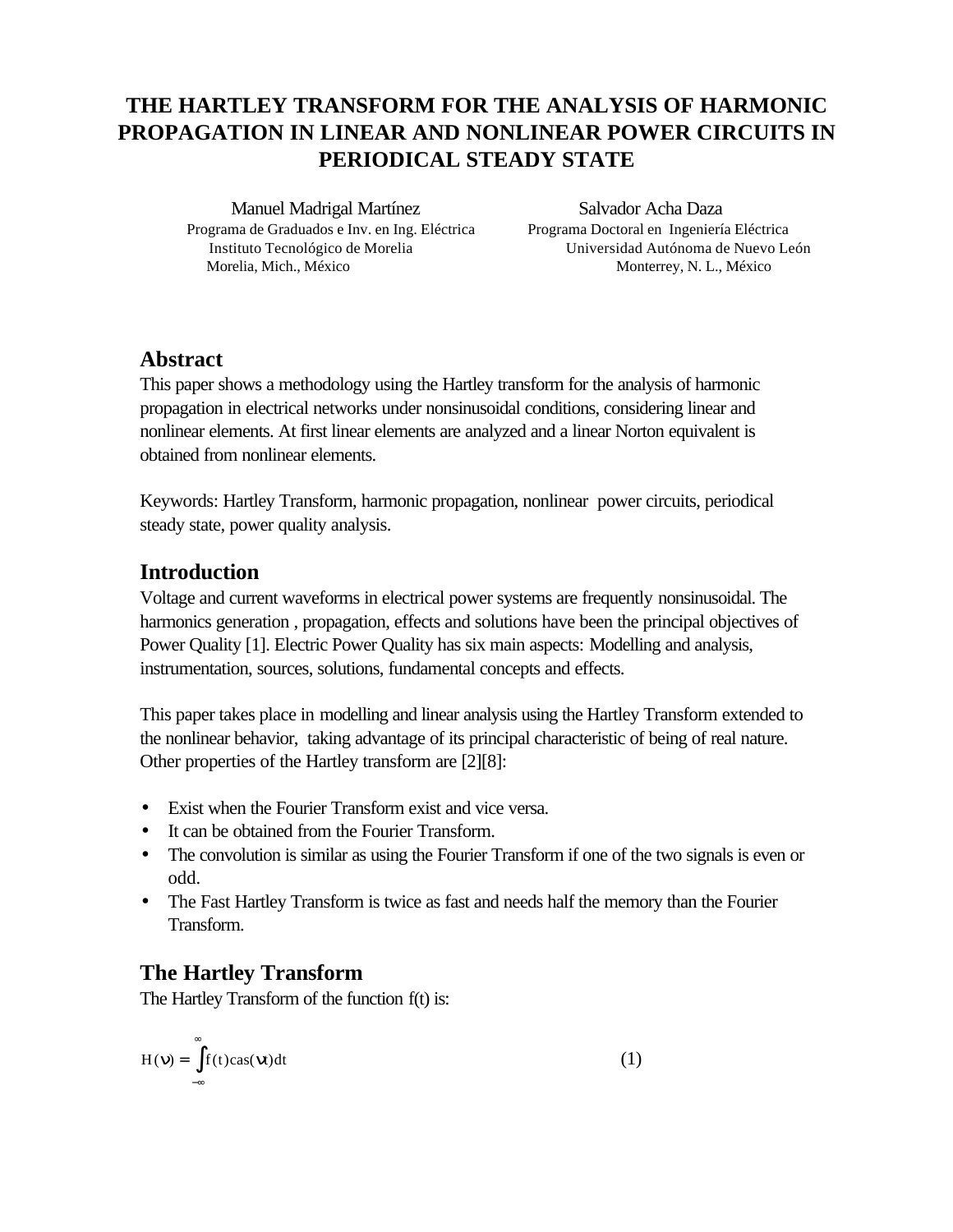$$
f(t) = \int_{-\infty}^{\infty} H(n) \cos(\mathbf{n}) d\mathbf{n}
$$
 (2)

where  $\cos(\theta) = \cos(\theta) + \sin(\theta)$  and  $v = 2\pi f$  is the angular frequency in rad/sec.

Equation (1) is the Hartley Transform of  $f(t)$  and (2) is the Inverse Hartley Transform of  $H(v)$ .

#### **A.** *Discrete Hartley transform*

The Discrete Hartley Transform is expressed as:

$$
H(k\Delta n) = \frac{1}{N} \sum_{i=0}^{N-1} V(i\Delta T) \cos(ik\Delta n\Delta T) \qquad k=0,1,...,N-1 \quad (3)
$$
  

$$
V(k\Delta T) = \sum_{i=0}^{N-1} H(i\Delta n) \cos(ik\Delta n\Delta T) \qquad k=0,1,...,N-1 \quad (4)
$$

where (3) is the Discrete Hartley Transform of V(t) and (4) is the Inverse Discrete Hartley Transform.

Where:

N number of points in the sequence.  
\n
$$
T_{\text{total}}
$$
 total time per cycle (example for 60 cycles,  $\Delta T = \frac{T_{\text{total}}}{N}$  time resolution.  
\n $\Delta \mathbf{n} = \Delta \mathbf{w} = \frac{2\mathbf{p}}{N\Delta T}$  frequency resolution.

giving The Fast Hartley Transform (FHT) [2,3].

#### **B.** *The Hartley series*

The Hartley series are defined as:

$$
f(t) = \sum_{n = -\infty}^{\infty} S_n \text{cas}(n\mathbf{\pi})
$$
 (5)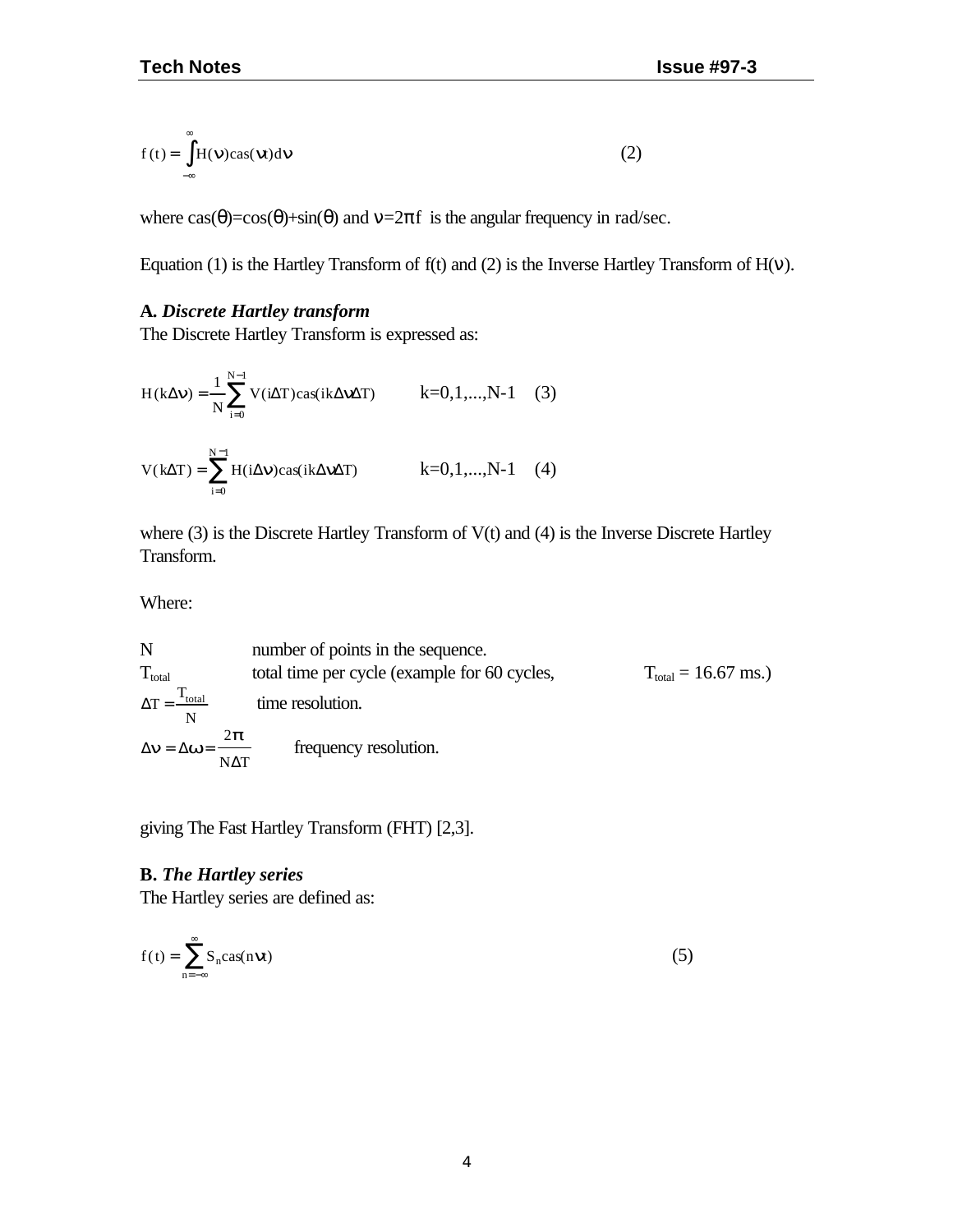Where:

$$
S_n = \frac{1}{T} \int_{-T/2}^{T/2} f(t) \cos(n\pi t) dt
$$
 (6)

the Hartley series coefficients have the following properties:

TABLE I: Coefficient properties.

| f(t)               | Coefficients   |
|--------------------|----------------|
| Even: $f(t)=f(-t)$ | $S_n = S_{-n}$ |
| Odd: $f(t) = -f(-$ | $S_n = -S_n$   |
|                    |                |

# **Behavior Of Elements Under Non-sinusoidal Conditions**

In general, the load voltage and current under non-sinusoidal conditions are represented by:

$$
v(t) = \sum_{m = -\infty}^{\infty} V_m \text{cas}(m\mathbf{n})
$$
(7)  

$$
i(t) = \sum_{m = -\infty}^{\infty} I_n \text{cas}(n\mathbf{n})
$$
(8)

where n=m if the load is linear, and n≠m if the load is nonlinear.

#### **A.** *Linear elements response*

Passive elements response (resistors, inductors and capacitors) in nonsinusoidal conditions is given by:

Resistor (R) voltage

n =−∞

$$
V_R = Ri(t) = \sum_{n = -\infty}^{\infty} RI_n \cos(n\pi)
$$
 (9)

Inductor (L) voltage

$$
V_R = L \frac{di(t)}{dt} = \sum_{n = -\infty}^{\infty} L n \mathbf{I} \mathbf{I}_n \cos(-n \mathbf{I} \mathbf{I})
$$
 (10)

Capacitor (C) voltage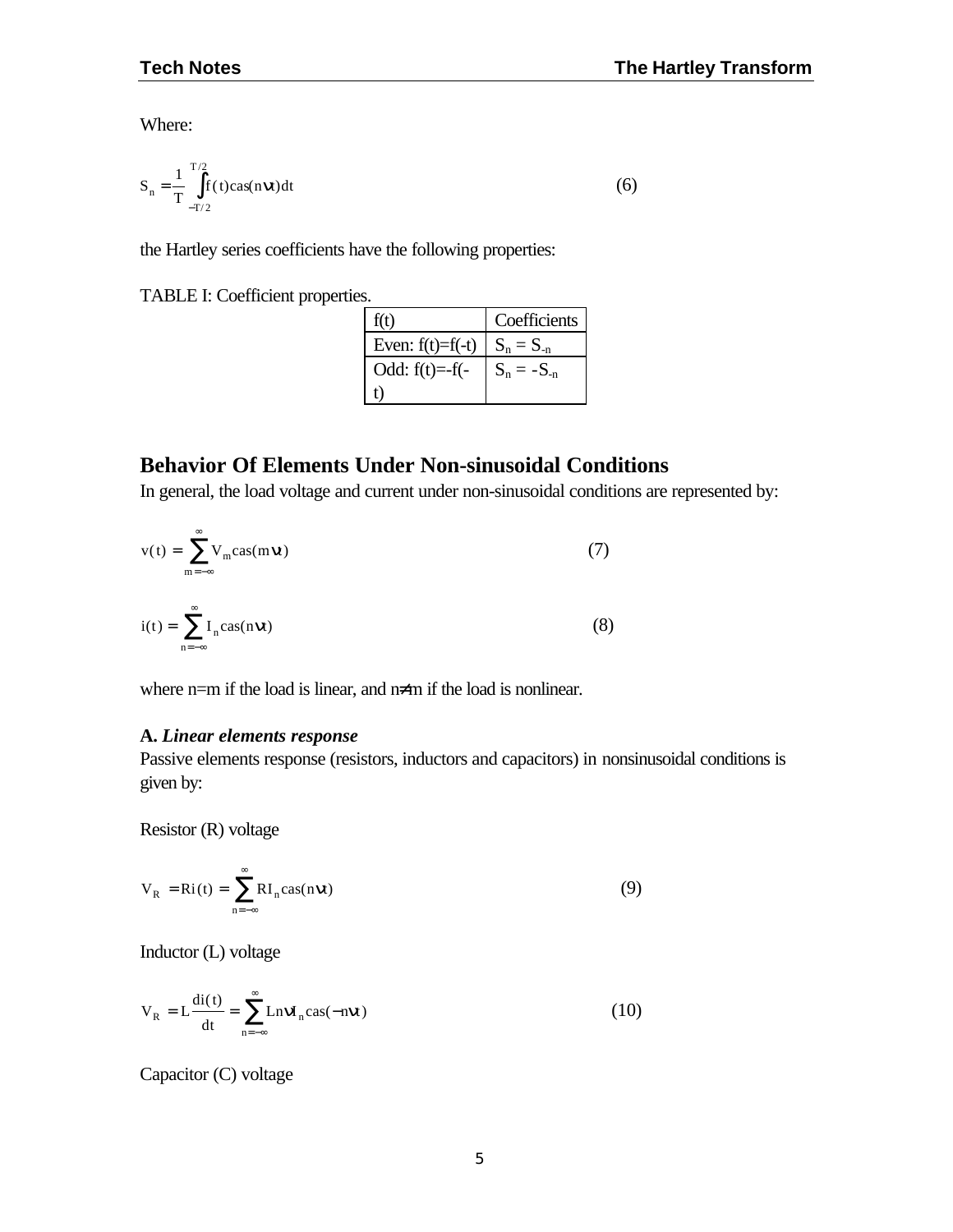$$
V_C = \frac{1}{C} \int i(t)dt = \sum_{n=-\infty}^{\infty} \frac{-1}{Cn\mathbf{n}} I_n \text{cas}(-n\mathbf{n})
$$
(11)

where the voltage will have the form  $(7)$ . In matrix form  $(9)$ ,  $(10)$ , and  $(11)$ :



in general the Hartley impedance matrix could be represented by (15).



The matrices (12), (13), (14) y (15) do not have harmonic coupling because current and voltage have the same number of harmonics.

#### **B.** *Linearization of nonlinear elements* **[4]***.*

The nonlinear element response is given by the nonlinear equation (16):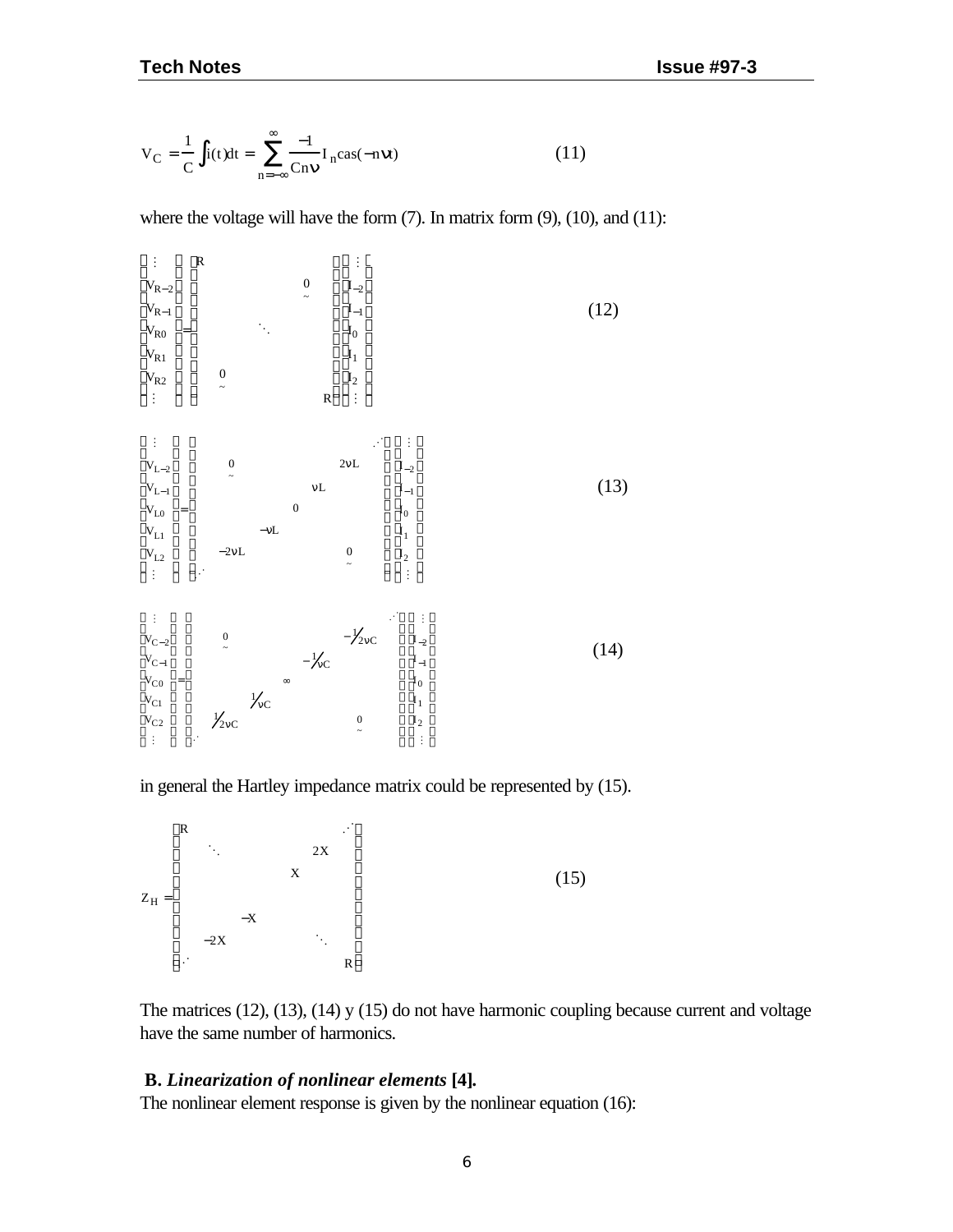$$
y = f(x) \tag{16}
$$

where  $x(t)$  and  $y(t)$  are periodic functions represented by:

$$
x(t) = \sum_{h=-\infty}^{\infty} X_h \cos(h \mathbf{\pi})
$$
 (17)

$$
y(t) = \sum_{k=-\infty}^{\infty} Y_k \cos(k\mathbf{\pi})
$$
 (18)

If (16) is differentiable, then it is represented by:

$$
\Delta y = f'(x_e) \Delta x \tag{19}
$$

Where:

$$
\Delta x = \sum_{h=-\infty}^{\infty} \Delta X_h \cos(h \mathbf{\mathcal{H}})
$$
 (20)

$$
\Delta y = \sum_{k=-\infty}^{\infty} \Delta Y_k \cos(k \mathbf{\pi})
$$
 (21)

$$
f'(x_e) = \sum_{i=-\infty}^{\infty} C_i \text{cas}(i\mathbf{n})
$$
 (22)

substituting (20), (21) and (22) into (19):

$$
\sum_{k=-\infty}^{\infty} \Delta Y_k \cos(k\boldsymbol{\pi}) = \frac{1}{2} \sum_{i=-\infty}^{\infty} \sum_{h=-\infty}^{\infty} C_i \Delta X_h [\cos(i+h)\boldsymbol{\pi} + \cos(i-h)\boldsymbol{\pi} + \cos(-i+h)\boldsymbol{\pi}]
$$
  
+  $\cos(-i+h)\boldsymbol{\pi} - \cos(-i-h)\boldsymbol{\pi}]$  (23)

Taking h=j and grouping terms for the same harmonic, (23) will be: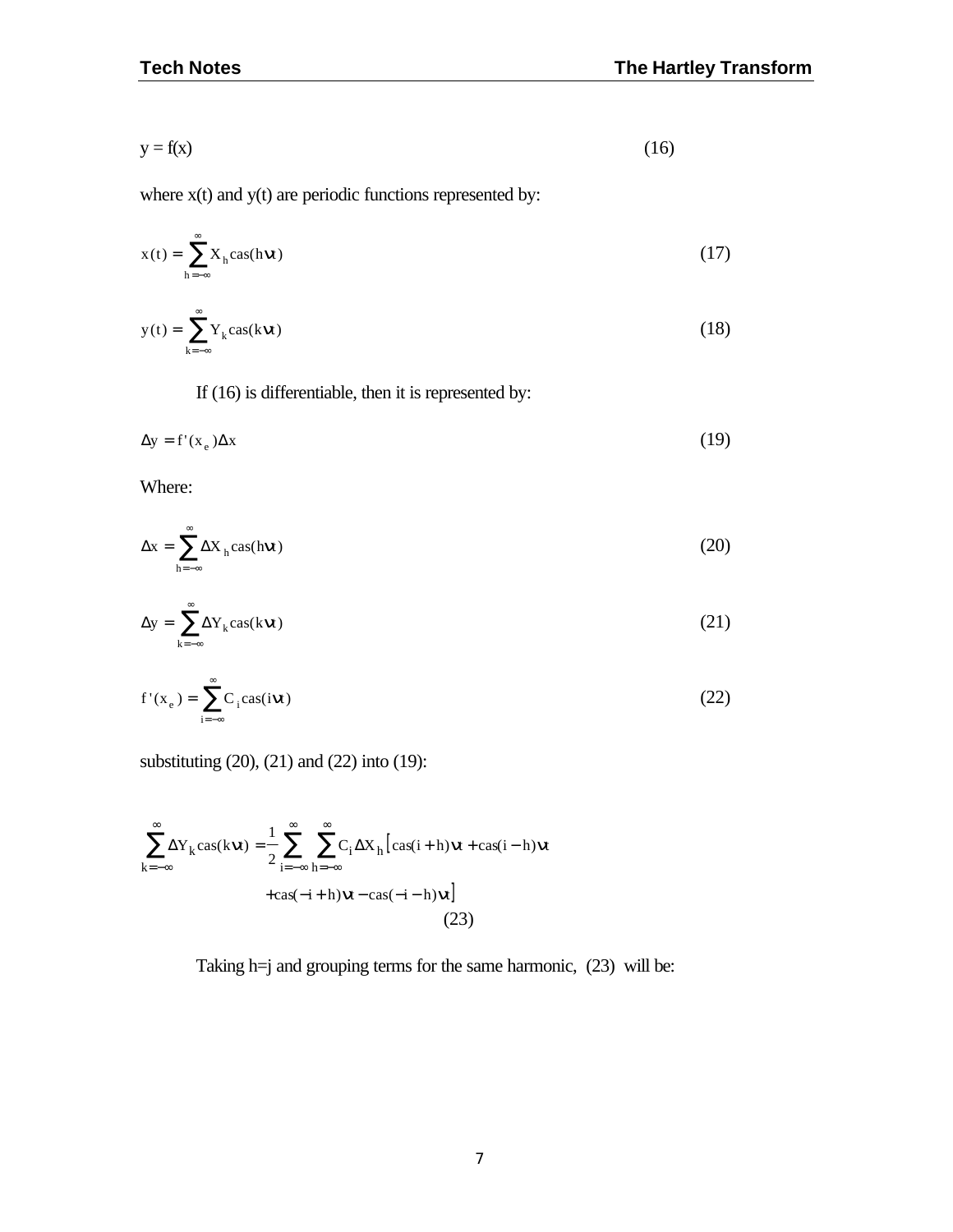

#### Grouping (24) :

 $\vert \hspace{.1cm} \vert$  $\lfloor \ \cdot \rfloor$  $\mathbb{R}^n$  $\pm$  $\Delta Y_{-}$  $\vert \Delta Y_{-1} \vert \vert C_{(-1, j)}$  $\begin{bmatrix} \Delta Y_0 \\ \Delta Y_0 \end{bmatrix} = \begin{bmatrix} \Delta X_j \\ C_{(0,j)} \end{bmatrix} \Delta X_j$  $\vert \Delta Y_1 \vert \vert C_{(1,j)}$  $\Delta Y_2$  $C_{(-2, j)}$  $\rm{C_{(2, j)}}$  $\vert_{\Delta Y_{-2}}\vert$  $\overline{\phantom{a}}$  $\overline{\phantom{a}}$ I L  $|c_{(-2,j)}|$  $\begin{bmatrix} 2 \\ 1 \end{bmatrix}$   $\begin{bmatrix} 2, y \\ C_{(-1, j)} \end{bmatrix}$  $\begin{array}{c} \begin{array}{c} 1 \\ 1 \end{array} \end{array}$   $\begin{array}{c} \begin{array}{c} \begin{array}{c} 0 \\ 1 \end{array} \\ \end{array}$  $C_{(2, j)}^{(2)}$  $\overline{\phantom{a}}$ J  $\overline{\phantom{a}}$  $\overline{\phantom{a}}$  $\overline{\phantom{a}}$  $\overline{\phantom{a}}$ 

#### Where:

$$
C_{(k,h)} = \frac{1}{2} (C_{k+h} + C_{k-h} + C_{-k+h} - C_{-k-h})
$$
\n(25. a)

#### for all terms of h, (25) is represented by (26)

|  | $\begin{bmatrix} \vdots\\ \Delta\mathbf{Y}_{-2}\\ \Delta\mathbf{Y}_{-1}\\ \Delta\mathbf{Y}_{-1}\\ \Delta\mathbf{Y}_{0}\\ \Delta\mathbf{Y}_{1}\\ \Delta\mathbf{Y}_{2}\\ \Delta\mathbf{Y}_{2}\\ \vdots \end{bmatrix} \begin{bmatrix} \ddots & \ddots & \ddots & \vdots\\ \ddots & \ddots & \ddots & \ddots\\ \mathbf{C}_{(-2,-2)} & \mathbf{C}_{(-2,-1)} & \mathbf{C}_{(-2,0)} & \mathbf{C}_{(-2,1)} & \mathbf{C}_{(-2,2)}\\ \ddots & \mathbf{C}_{(-1,-2)} & \mathbf{C}_{(-1,-1)} & \math$ |  |  |  |
|--|------------------------------------------------------------------------------------------------------------------------------------------------------------------------------------------------------------------------------------------------------------------------------------------------------------------------------------------------------------------------------------------------------------------------------------------------------------------------------------------|--|--|--|
|  |                                                                                                                                                                                                                                                                                                                                                                                                                                                                                          |  |  |  |
|  |                                                                                                                                                                                                                                                                                                                                                                                                                                                                                          |  |  |  |
|  |                                                                                                                                                                                                                                                                                                                                                                                                                                                                                          |  |  |  |
|  |                                                                                                                                                                                                                                                                                                                                                                                                                                                                                          |  |  |  |
|  |                                                                                                                                                                                                                                                                                                                                                                                                                                                                                          |  |  |  |
|  |                                                                                                                                                                                                                                                                                                                                                                                                                                                                                          |  |  |  |
|  |                                                                                                                                                                                                                                                                                                                                                                                                                                                                                          |  |  |  |

in simple form

 $\Delta Y = F \Delta X$  (27)

Where:

(24)

(25)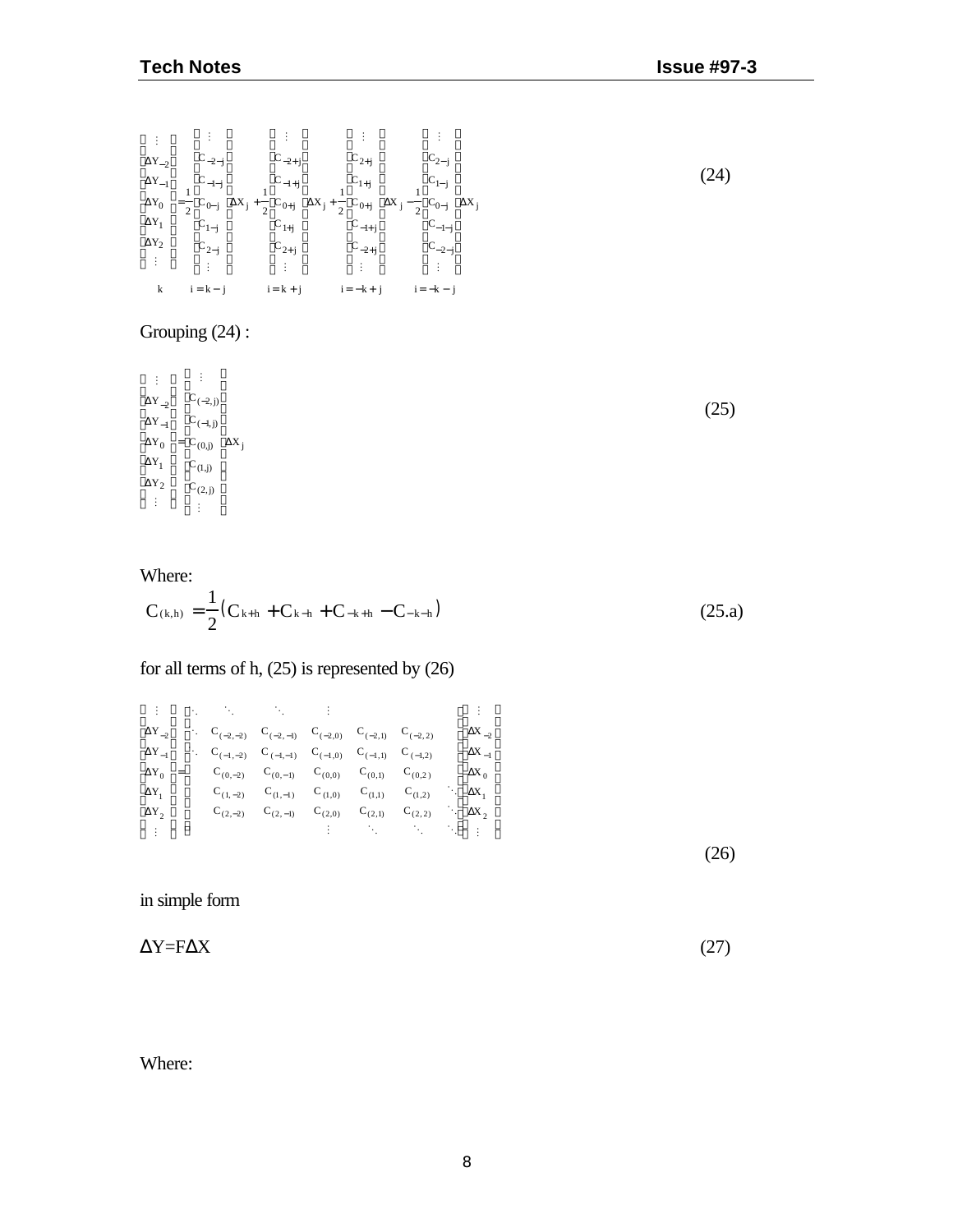$\Delta X$ : is formed by the series coefficients of (20) using the FHT.

 $\Delta Y$ : is formed by the series coefficients of (21) using the FHT.

F: is formed by the series coefficients of (22) using the FHT, and is not a full matrix, depending of the number of harmonics to be analyzed. It is real and symmetric.

if  $(22)$  is even then  $(26)$  is:

| $\begin{bmatrix} \vdots \\ \Delta Y_{-2} \\ \Delta Y_{-1} \\ \Delta Y_{0} \\ \Delta Y_{1} \\ \Delta Y_{1} \\ \Delta Y_{2} \\ \vdots \end{bmatrix} = \left[ \begin{array}{cccccc} \ddots & \ddots & \ddots & \vdots \\ \ddots & C_0 & C_{-1} & C_{-2} & \vdots \\ \ddots & C_1 & C_0 & C_{-1} & C_{-2} & \vdots \\ \ddots & C_2 & C_1 & C_0 & C_{-1} & C_{-2} \\ \vdots & \vdots & C_2 & C_1 & C_0 & C_{-1} & \ddots \\ \vdots & \vdots & \vdots & \ddots & \ddots$ |  |  |  |  |
|--------------------------------------------------------------------------------------------------------------------------------------------------------------------------------------------------------------------------------------------------------------------------------------------------------------------------------------------------------------------------------------------------------------------------------------------------------------------|--|--|--|--|
|                                                                                                                                                                                                                                                                                                                                                                                                                                                                    |  |  |  |  |

if (19) is linearized around  $(x_b, y_b)$  where  $\Delta X=X-X_b$  and  $\Delta Y=Y-Y_b$ , then (27) is given by:

$$
Y = FX + Y_N \tag{28}
$$

Where:

$$
Y_N = Y_b - FX_b \tag{29}
$$

#### **C.** *Use of (28) and (29) to represent the saturation current of an inductive element* The saturation current of an inductive element is represented by the nonlinear equation:

| $i=f(\varphi)$ | (30) |
|----------------|------|
|                |      |

Applying (28) and (29) to (30):

 $I = F\Psi + I_N$  (31)

$$
I_N = I_b - F\Psi_b \tag{32}
$$

with:

| $V = \Psi = D\Psi$ | (33) |
|--------------------|------|

Where: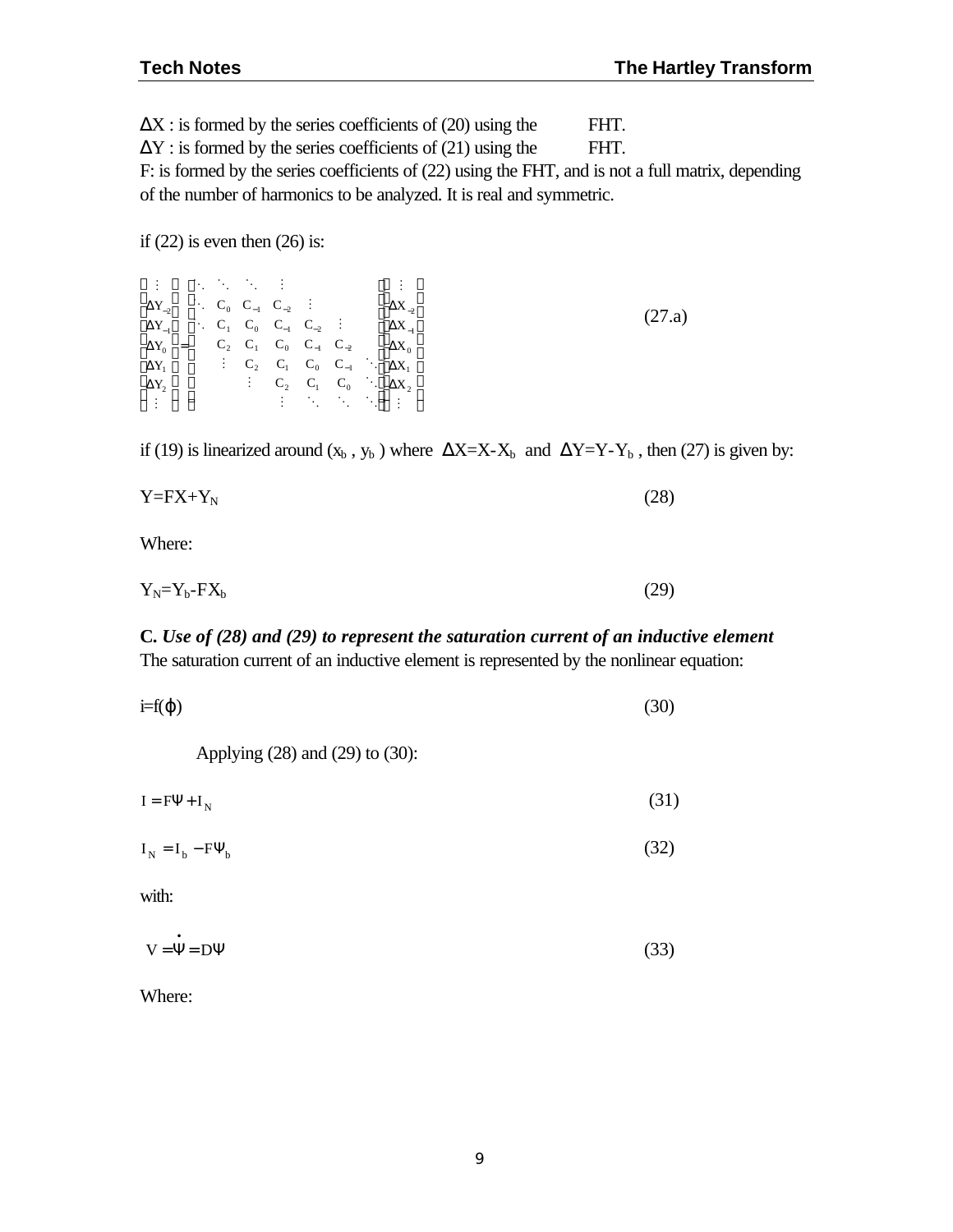

substituting (33) into (31) and (32)

$$
I = BV + I_N \tag{35}
$$

$$
I_N = I_b - BV_b \tag{36}
$$

where  $B=FD^{-1}$  has the same characteristics of F.

Equations (35) and (36) represent the Norton equivalent of Figure 1.



Fig. 1 Norton equivalent

#### **Linear Solution To The Harmonic Propagation Problem**

The current injection method works for linear network models. Near the harmonics sources the injection current waveform is known; and the harmonic propagation problem is solved by superposition, solving for each harmonic as is shown by the next system of linear equations [5]:

 $I_h = Y_h V_h$  (37)

Other method is to obtain the equivalent impedance for each harmonic between the node with a harmonic source and the node where the effect of the harmonics is to be determined. Figure 2 shows this method [6]:

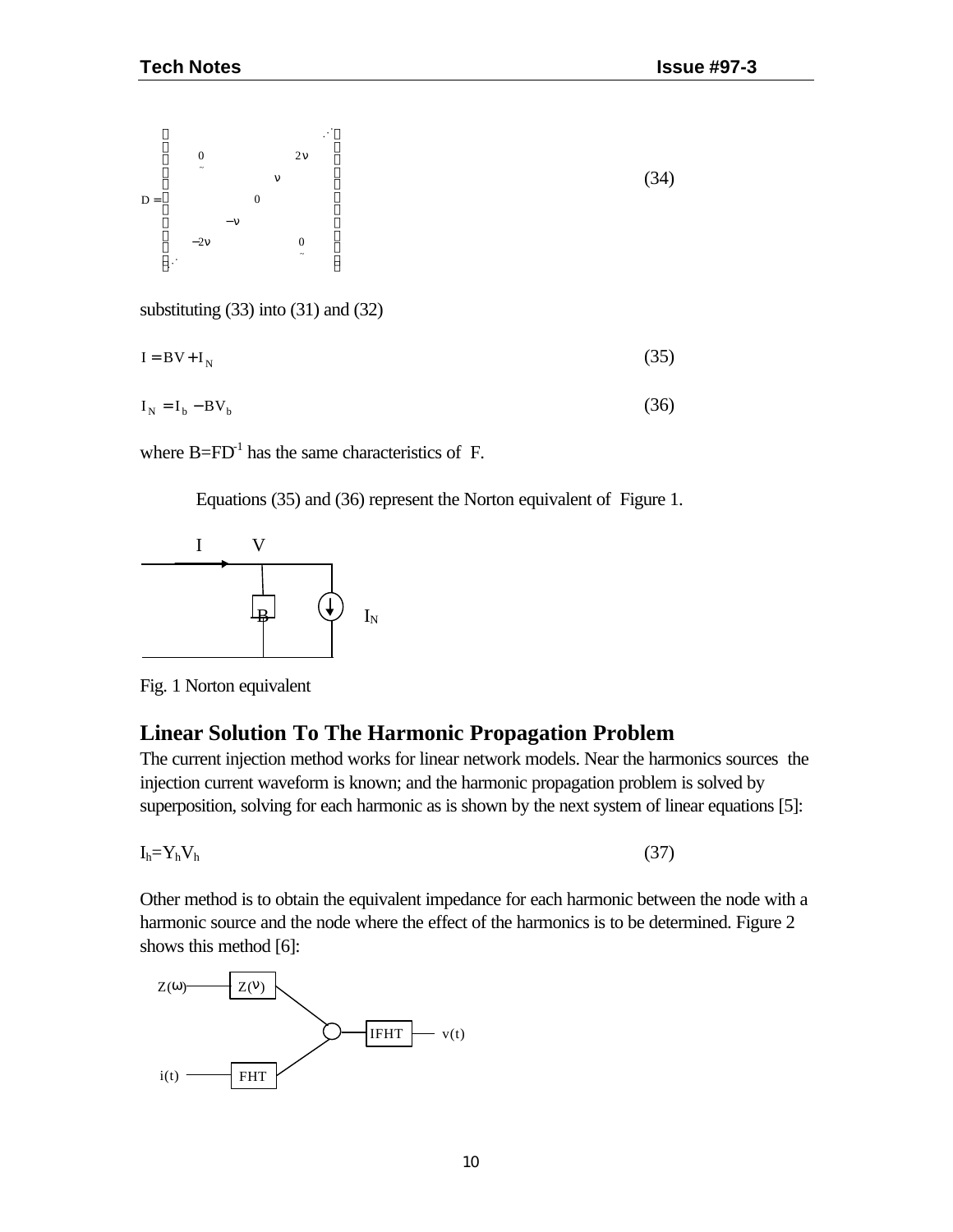Fig. 2 Flow diagram, linear solution of harmonic propagation.

#### **Iterative Solution To The Harmonic Propagation Problem**

Representing the electric network by two equivalents as in Figure 3.



Fig. 3 Electric network equivalent.

the linear network portion is represented by Hartley admittances and the nonlinear network by Norton equivalents.

The solution method is based in Figure 4.



Fig. 4 Equivalent network[7] for the iterative process.

If in each iteration (35) and (36) are considered (which represent the Norton equivalent)  $I_b=I$ and  $V_b=V$ , this means linearizing in each iteration, then the current I can be obtained from (30) using (33). The matrix B can be used only, to speed up convergence to the solution.

Proposed method:

- 1. Obtain (from a load flow study at fundamental frequency) the voltage  $V(t)$ , where the linear and nonlinear network are joined.
- 2. Obtain  $V(v)$  using the FHT.
- 3. Compute  $I_L(v)=Y_L(v)\{V(v)-V_{th}(v)\}\$
- 4. Calculate  $I_{NL}(t)$ 
	- a. Compute  $\varphi(v)=D^{-1} V(v)$
	- b. Obtain  $\varphi(t)$  using the IFHT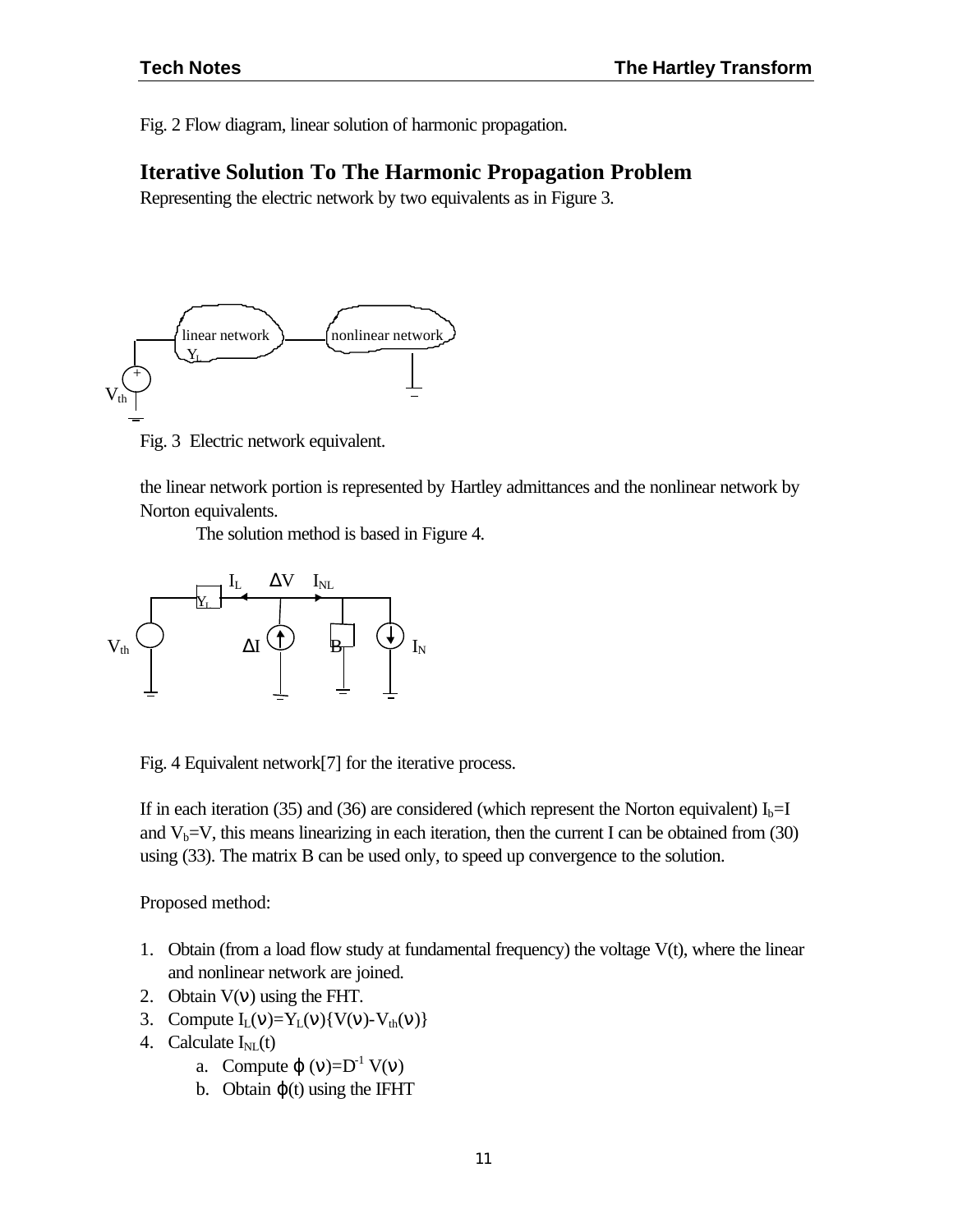c. Obtain  $I_{NL}(t)=f(\varphi(t))$ 

$$
\varphi
$$
\n
$$
I_{\text{NL}}
$$
\nd. Obtain  $f'(t) = \frac{I_{\text{NL}}(t + \Delta t) - I_{\text{NL}}(t)}{j(t + \Delta t) - j(t)}$ 

- e. Obtain  $F'(v)$  using the FHT, and build F.
- f. Obtain  $B=FD^{-1}$
- 5. Obtain  $I_{NL}(v)$  using the FHT.
- 6. Compute  $\Delta I(v)=I_L(v)+I_{NL}(v)$
- 7. Compute  $\Delta V(v) = {Y_L(v) + B}^{-1} \Delta I(v)$
- 8. Obtain the new value of  $V(v)=V(v)-\Delta V(v)$
- 9. Obtain V(t) using the IFHT.
- 10. Back to the point 3 if  $\vert \Delta V(v) \vert > \epsilon$

In the above method it is sufficient to compute only once matrix B because in each iteration it has minor changes.

Other simplifications are obtained when the nonlinear network introduces a low distorsion grade, then point 7 can be substituted by  $\Delta V(v)=Y_L(v)^{-1} \Delta I(v)$ , and the same solution is obtained with no more than two extra-iterations, without making necessary the construction of matrix B.

# **Results**

#### **A.** *Linear method (current injection method)*

MATLAB<sup>®</sup> was used to implement the flow diagram of Figure 2, a distribution network of 8 nodes [6], Appendix A, is used to compute the voltage waveform that appears at node 1 caused by a harmonic current injection in node 8.

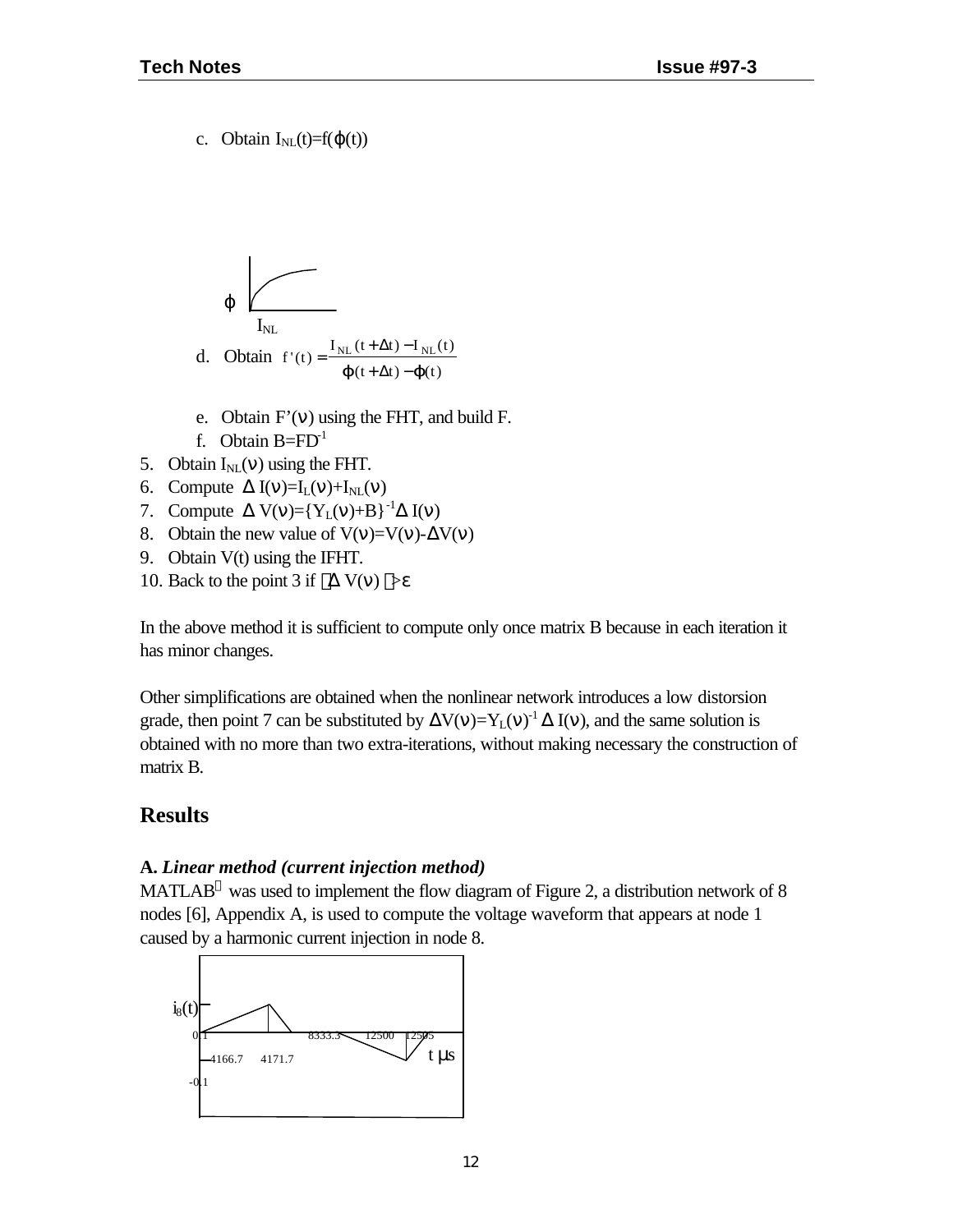Fig. 5 Current injection waveform in the node 8.



Fig. 6 Hartley transform, impedance  $Z_{18}$ 



Fig. 7 Voltage in the node 1, a) Harmonic components caused by the current injection at node 8. b) Harmonic components plus fundamental frequency of 60 Hz.

#### **B.** *Iterative method*

The proposed method was used to compute the current response of a nonlinear circuit: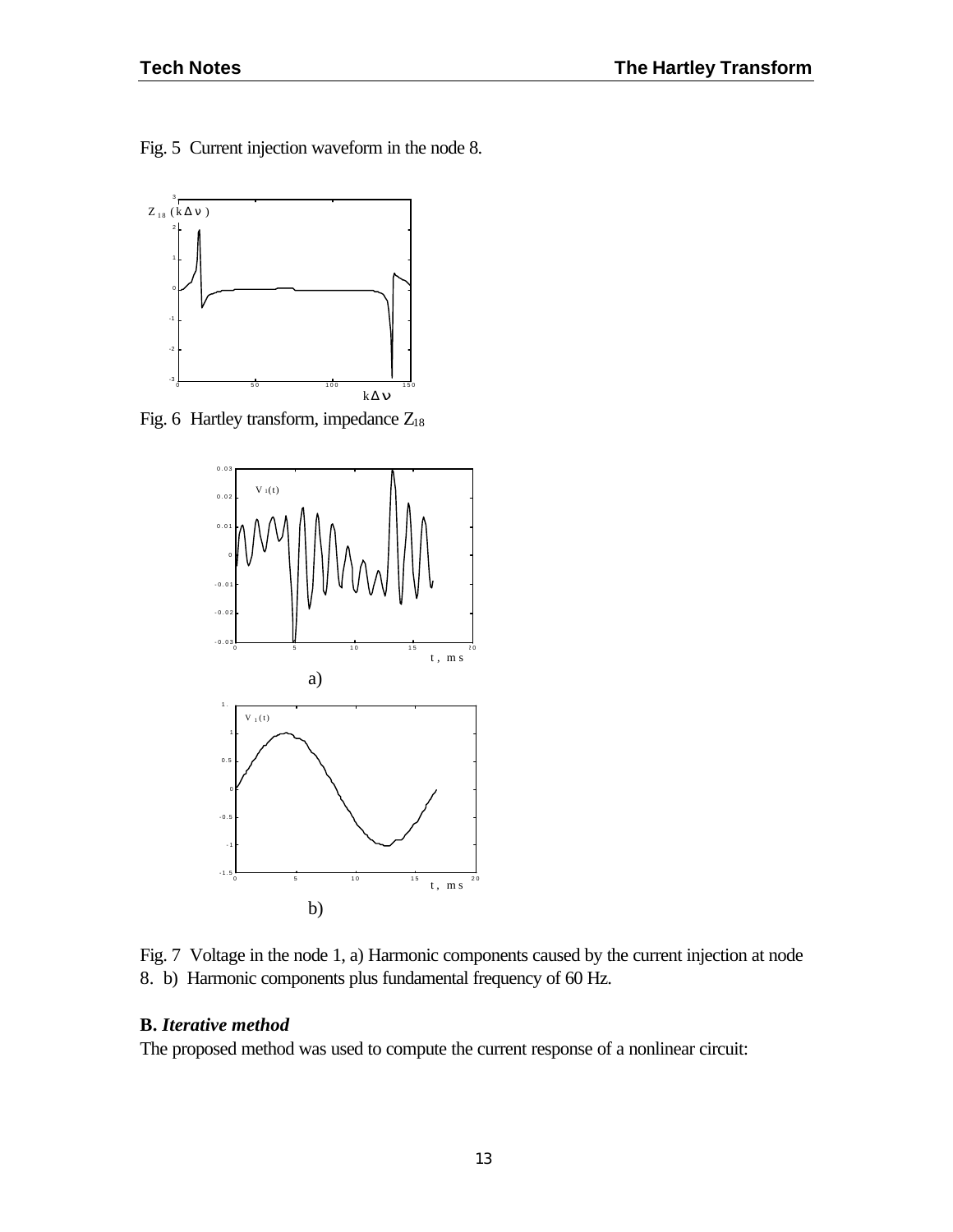

Fig. 8 Nonlinear circuit

where the nonlinear element response is given by:

$$
i(t) = f(\boldsymbol{j}) = \frac{1}{1000} (\boldsymbol{j} + \boldsymbol{j}^5)
$$

Figures 9 and 10 show the current i(t) response under different voltages v(t), SIMNON was used to compare results.



a) with matrix B, I2 iterations.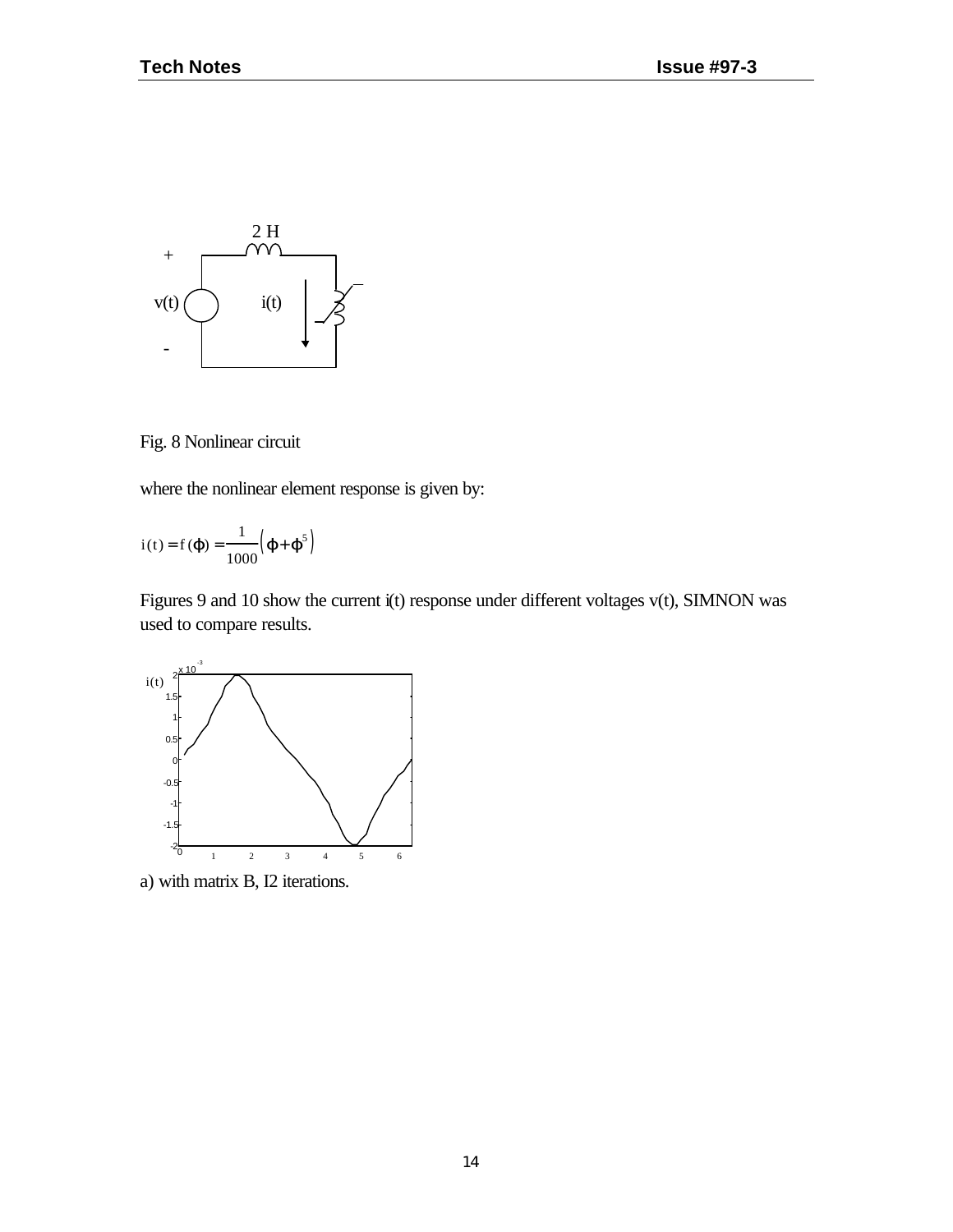

b) without matrix B, 3 iterations.

Fig. 9  $v(t)=cos(\omega t)$ , using the proposed method.



a) with matrix B, 5 iterations.



b) without matrix B, 5 iterations.

Fig. 10  $v(t)=2\cos(\omega t)+\cos(3\omega t)$ , using the proposed method.

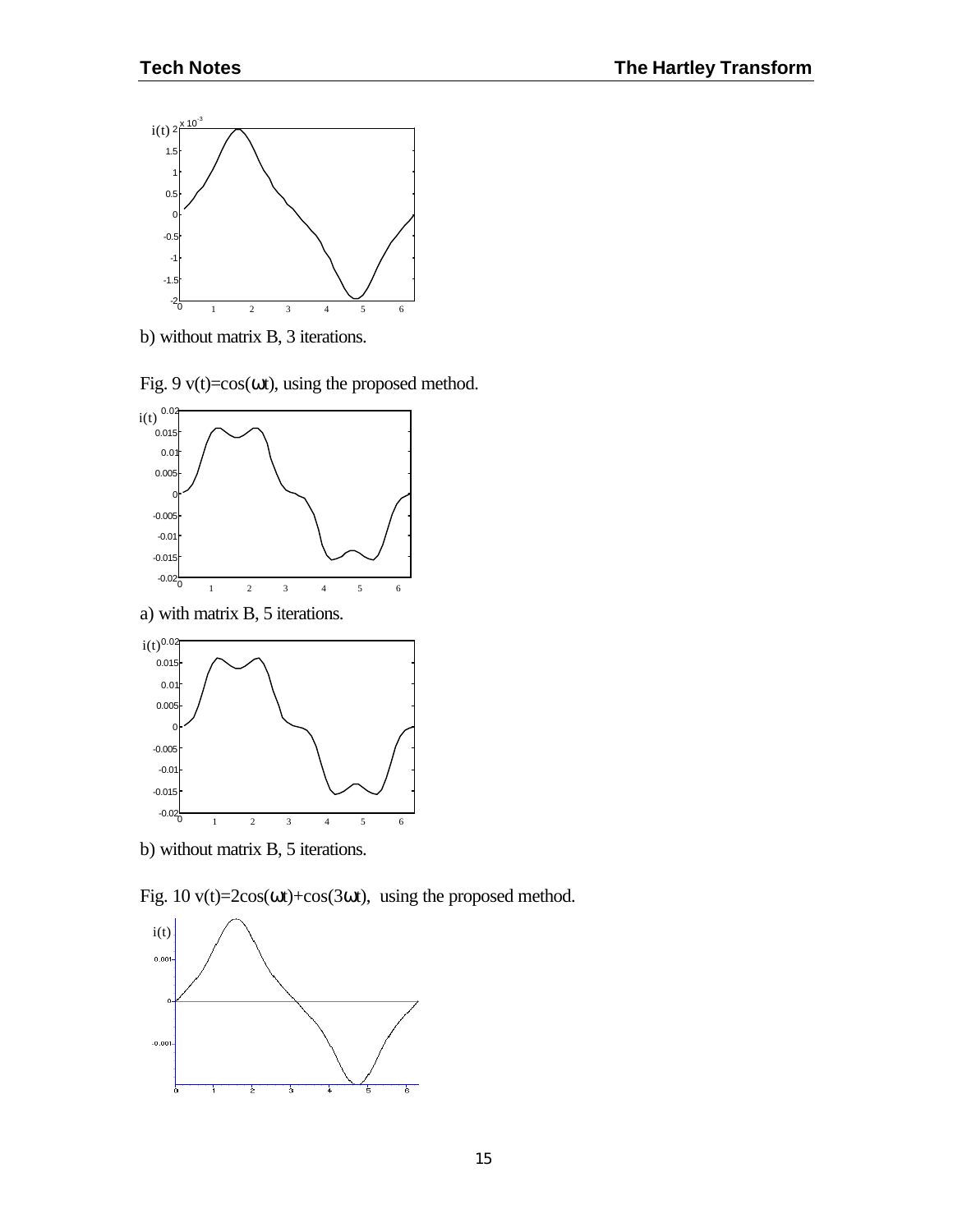Fig. 11  $v(t) = cos(\omega t)$  using SIMNON



Fig.  $12 \text{ v}(t) = 2\cos(\omega t) + \cos(3\omega t)$ , using SIMNON

#### **Conclusions**

- It was showed that the Hartley Transform can be used to to represent nonlinear elements as a linearized Norton equivalent.
- The electric network is represented by real numbers only.
- The matrices dimensions are the same than using the Fourier transform, with the advantage of working with real instead of complex matrices.
- The B matrix is the only one that has shows harmonic coupling and has a  $(2h)x(2h)$ dimension, where h is the number of harmonics to be considered. If B is builded in the Hartley domain it is a real and symmetric matrix.

#### **References**

- [1] A. Domijan, G. T. Heydt, A. P. S. Meliopoulos, "Directions of Research on Electric Power Quality," IEEE Trans. on Power Delivery, Vol. 8, No. 1, January, 1993.
- [2] R. N. Bracewell, *The Hartley Transform*, Oxford University Press, 1986.
- [3] Manuel Madrigal Martínez, *La Tranformada Hartley en el análisis de redes eléctricas*, Reporte de Investigación, DIE-02-95 FIME, UANL, Marzo 1995.
- [4] E. Acha, *Modelling of Power System Transformers in the Complex Conjugate Harmonic Space*, Ph. D. Thesis, Canterbury University, New Zealand, 1988.
- [5] J. Arrillaga, D. A. Bradley, P. S. Bodger, *Power Systems Harmonics,* John Wiley & Sons,1985.
- [6] G. T. Heydt, K. J. Olejniczack, R. Spark, E. Viscinto, "Application of the Hartley Transform for the Analysis of the Propagation of nonsinusoidal Waveforms in Power Systems," IEEE Trans. on Power Delivery, Vol. 6 , No. 4, October, 1991.
- [7] Adam Semlyen, Aurelio Medina, "Computer of the periodic steady state in systems with nonlinear components using a hybrid time frequency methodology", paper 95 WM 146- 1-PWRS.
- [8] Mark A. O'Nell, "Faster Than Fast Fourier", BYTE, April 1988.
- [9] G. T. Heydt, *Electric Power Quality*, Stars in a Cicle Publications, 1991.
- [10] Simnon for Windows, Version 1.0, May 1993.
- [11] Matlab with Simulink User's guide, March 1992.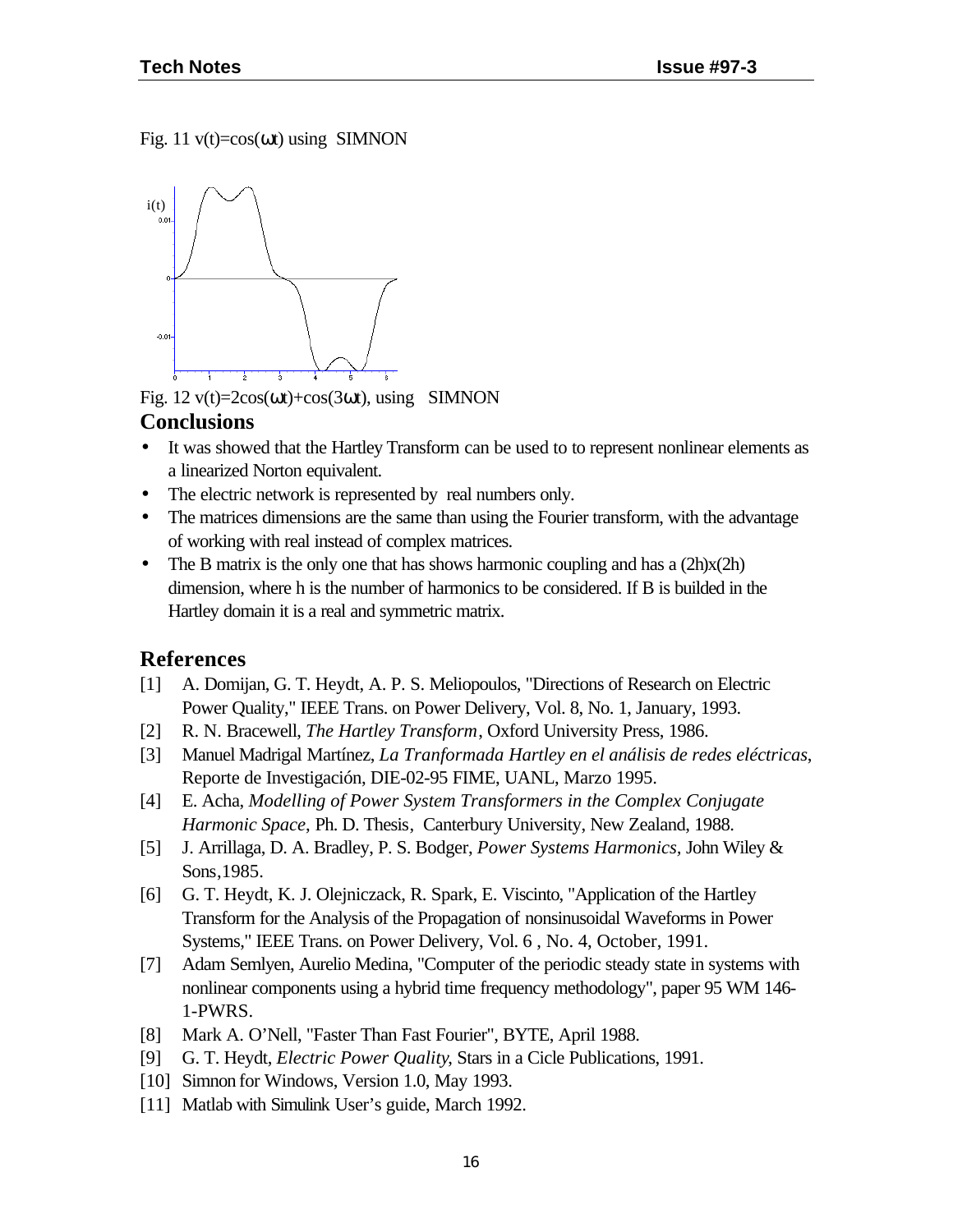# **Appendix A**

The test system used is shown in Figure 13,  $N = 150$  and  $T_{total} = 16.6$  ms were used.



Fig. 13 Distribution circuit

| TABLE II: Impedance data in p.u of the distribution circuit, (h=1 for 60Hz). |  |  |
|------------------------------------------------------------------------------|--|--|
|------------------------------------------------------------------------------|--|--|

| branch           | branch            | branch         |
|------------------|-------------------|----------------|
| value            | value             | value          |
| $1-6$            | $2 - 0$           | $5 - 0$        |
| $0.001 + jh0.01$ |                   |                |
| $1 - 4$          | $3-0$             | $6 - 8$        |
| $0.001 + jh0.01$ | 2                 | i200/h         |
| $1-0$            | $3-0$             | $6 - 7$        |
| i50/h            | i100/h            | $0.01 + jh0.1$ |
| $1-0$            | $4 - 5$           | $6-0$          |
| $0.1 + jh0.1$    | $0.001 + jh0.001$ | i40/h          |
| $2 - 3$          | $4 - 0$           | $7 - 8$        |
| $0.001 + jh0.01$ | i50/h             | $0.01 + jh0.1$ |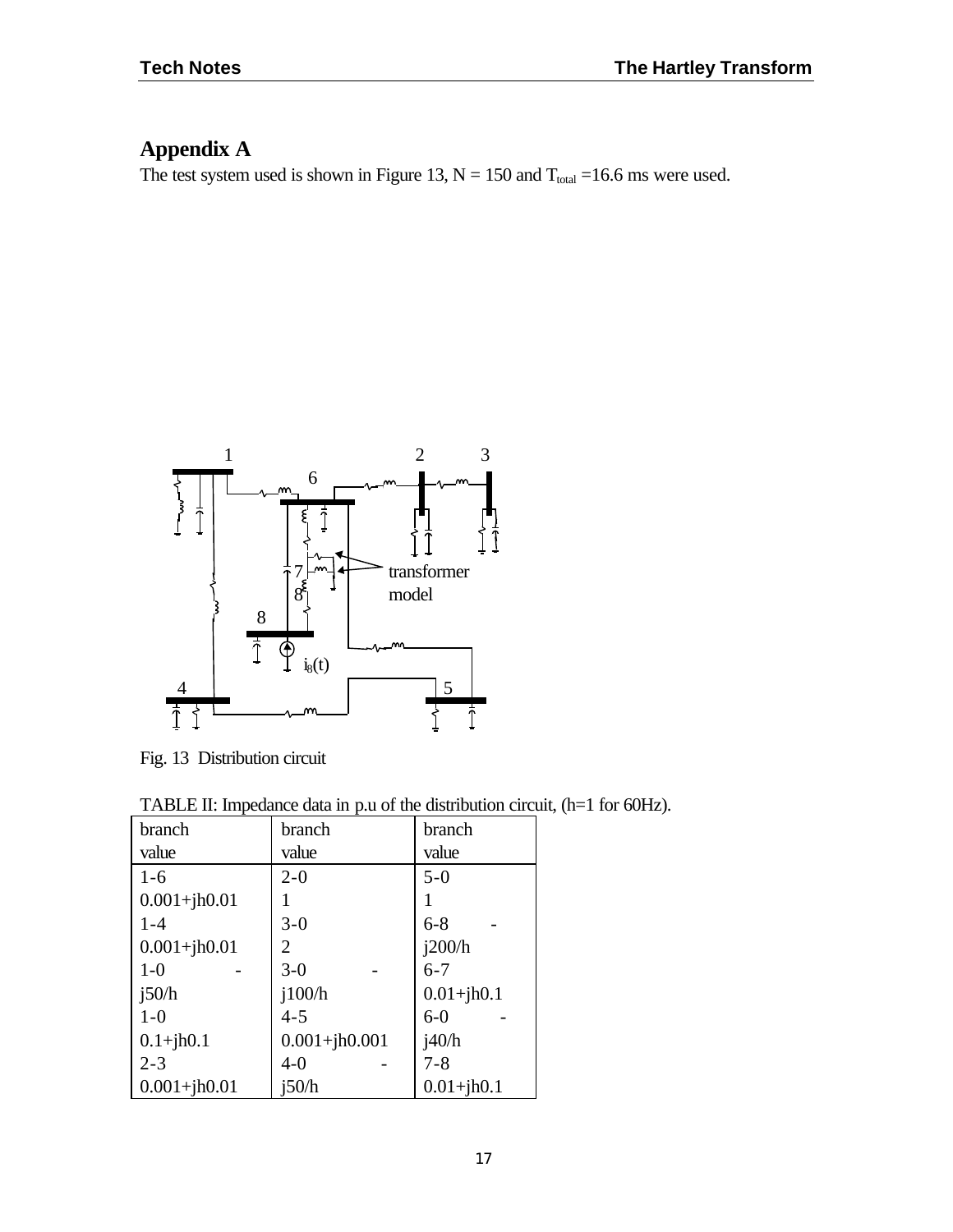| $2 - 6$                     | $4 - 0$                   | $7-0$         |
|-----------------------------|---------------------------|---------------|
| $0.001 + jh0.01$<br>$2 - 0$ | $5 - 6$                   | 100<br>$7-0$  |
| j50/h                       | $0.001 + jh0.01$<br>$5-0$ | jh10<br>$8-0$ |
|                             | i100/h                    | i40/h         |

# **Biographies**

**Manuel Madrigal Martínez.** Was born in Purépero Mich; México in September 7, 1969. He received his B.Sc. in EE with honors at the Instituto Tecnológico de Morelia in 1993. He obtained the "Adolfo Lopéz Mateos" award by the DGIT (General Direction of Tech. Institutes). He received his M.Sc at Doctoral Program in Electrical Engineering at Universidad Autónoma de Nuevo León in 1996. At present hi is Professor of the Electric and Electronic Department at the Instituto Tecnológico de Morelia.

**Salvador Acha Daza.** Was born in Uruapan, Mich; México. He received his B.Sc. and M.Sc. in Electrical Engineering at Universidad Michoacana de San Nicolás de Hidalgo and ESIME of Instituto Politécnico Nacional, respectively. He holds a Ph.D. from University of Texas at Arlington, 1988. He has been Professor since 1970 and has worked with CFE in the National Energy Control Center from 1977 to 1979.

He was Director of the Electrical Engineering School of the UMSNH and has tought in the Inst. Tec. de Morelia. His principal interests are in modelling and analysis of power systems, the efficient operation and control of electric power systems.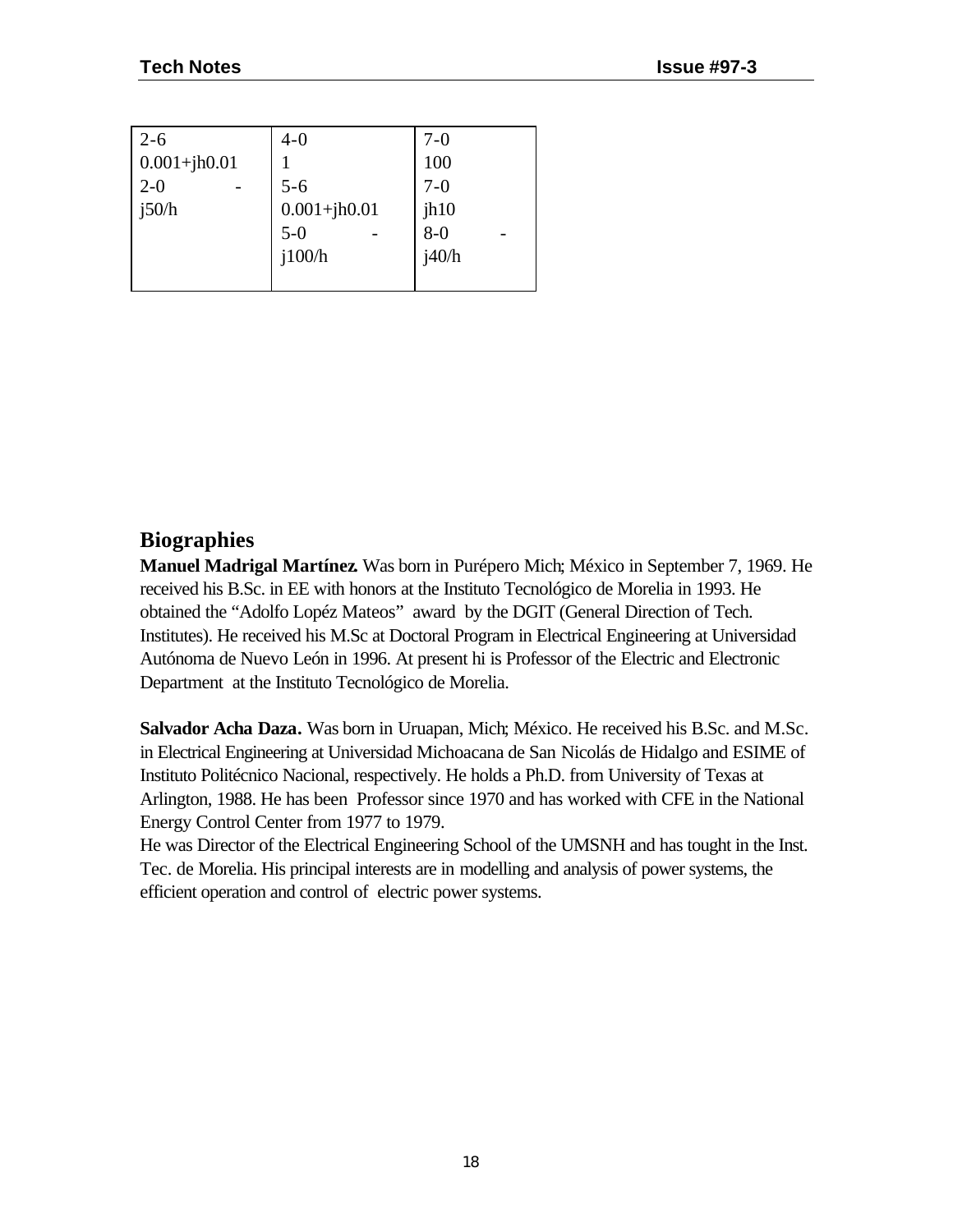# **Understanding Wavelet Transforms**

Surya Santoso Senior Power Systems Engineer Electrotek Concepts

#### **Abstract**

The purpose of this paper is to introduce the so-called wavelet transforms and their basic properties to PATH members. In preparing this paper, no prior knowledge of wavelet theory is assumed, but the Fourier transform only. The presentation of the paper starts off with the familiar Fourier transform, and followed by the mathematical signal representation, before detailing the wavelet transform. The message in this paper is that the wavelet transform is a complementary tool to analyze transient or non-stationary signals, and it is not intended to replace the well-established Fourier transform in analyzing stationary (steady state) signals. Various applications of wavelets in power systems are summarized in this paper.

# **Introduction**

Wavelet analysis has been a popular signal analysis technique in recent years. It has opened up new avenues of research and applications in various areas. For example, wavelet transforms have been extensively used in signal processing community for data and image compressions, feature extractions, non-stationary signal analysis, and speech and image processing to mention a few. In mathematics, wavelet transforms have been utilized to solve complex linear algebra problems and pseudo-differential equations, and have been closely tied to the approximation theory. Wavelet analysis has also been very useful in fluid dynamics and turbulence studies. Various applications in other areas such as biomedical signal analysis to vibration analysis have benefited from the wavelet analysis as well.

In power systems analysis, wavelet transforms have started to gain popularity. There are approximately half a dozen papers published in IEEE Transactions on Power Delivery to date. These papers largely deal with transient analysis and power quality event detection. As in other areas of applications, the applications of wavelet analysis in power systems have been enthusiastic since it solves some problems that previously cannot be solved using Fourier-based techniques. However, it should be noted that the wavelet transform is not intended to replace the Fourier transform. It is a complementary tool to the Fourier transform in signal analysis. Both transforms have their own unique strengths in solving engineering problems. Their strengths are tied with their mathematical properties; thus, some problems are better solved with one technique but not with the other.

In this article, the wavelet transform will be explained from a novice point of view; however, some basic familiarity with the Fourier transform is assumed. Properties of the wavelet transform will be discussed as well as the difference between the wavelet and Fourier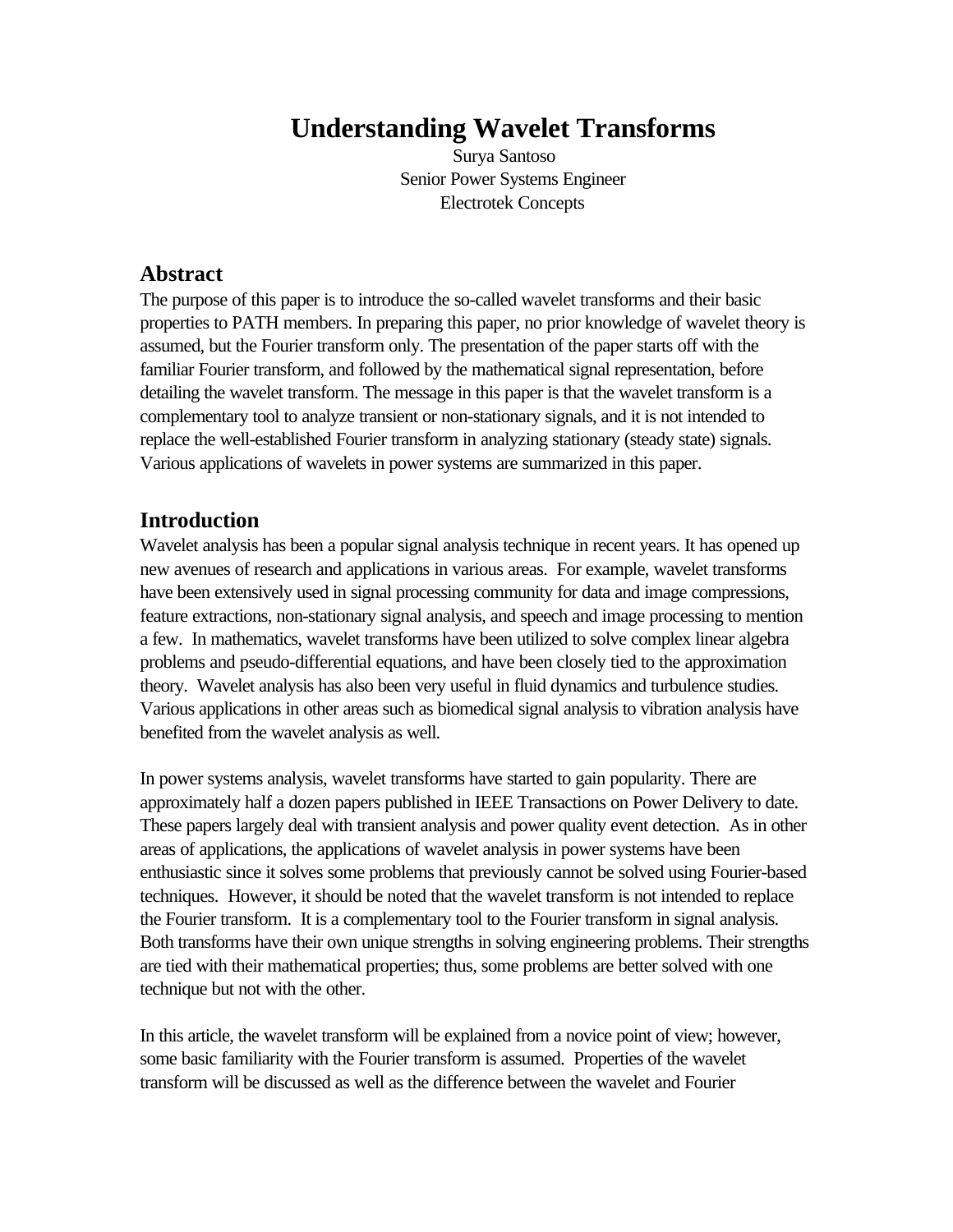transforms. Current and potential applications of wavelet analysis on power quality are also reviewed.

# **Mathematical Signal Representations**

In many engineering problems, measurements are often taken with respect to time, spatial location, a combination of both, or some other physical measures. This suggests that measurements are taken in specific domains. For example, in power quality analysis, voltage and current variations are taken with respect to time resulting in voltage and current waveforms in the time domain, respectively. In other area of studies such as in aerodynamics, longitudinal velocity of a turbulent supersonic flow is measured spatially, resulting in a spatial velocity profile at a particular time instant in the spatial domain. For both cases the signals are voltage and current waveforms and spatial velocity profile, respectively.

Measured signals carry information associated with the physical nature of the system. However, the information or signal characteristics may not be evident because they may not be located in the measured domain, i.e., the time or spatial domains. Therefore, in an attempt to reveal signal characteristics, a given measured signal is often represented in a domain in which the information resides.

From this point on, we will use a voltage waveform as an example of our signal. Since voltage is measured with respect to time, it is also called a voltage time-series. Figure 1 below shows a voltage notching waveform in the time domain that was recorded using a power monitor.



Figure 1. Voltage notching waveform in the time domain recorded using a power monitor. The measured signal is indeed a voltage time-series, i.e., voltage vs. time

Given a time-domain signal shown above and without a prior knowledge in power quality and harmonics, it would be difficult to describe what the signal is all about. Oftentimes, a Fourier transformation is performed to reveal its frequency components. By doing this, we should say that a time domain signal (i.e., the voltage time-series) is represented in the frequency domain. The objective of signal representations is to reveal information or specific signal characteristics that may reside in particular domains. In this case, the information of interest resides in the frequency domain, and the Fourier transform is the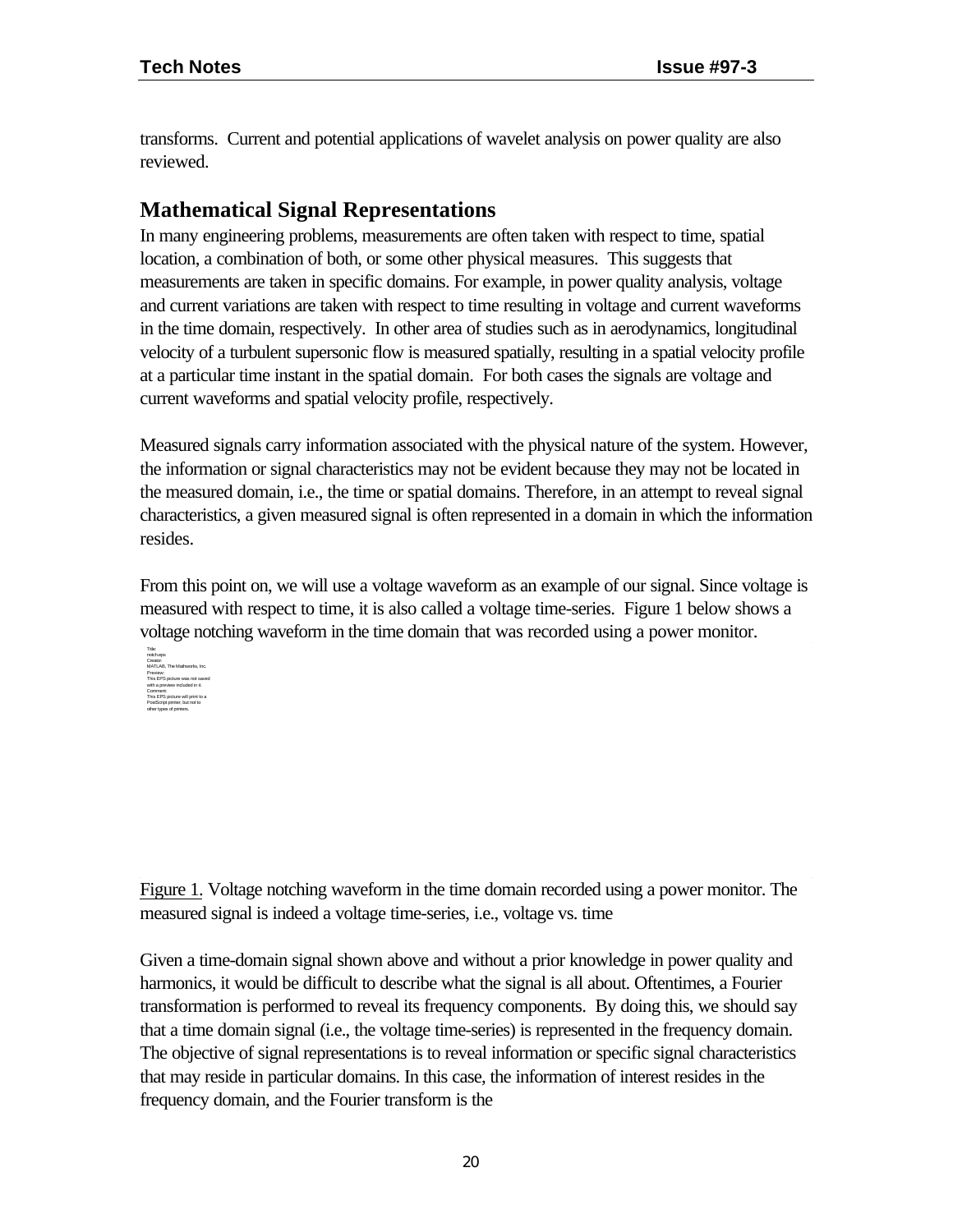bridge connecting the two domains. This example is a special case of the well known time domain signal representation using the Fourier transform.

In the following, we will present a more general case of signal representations. Let  $x(t)$  be a given signal measured in the *t* domain and let there exist a transformation kernel  $g_u(t)$ . We now wish to represent the  $t$  domain signal  $x(t)$  in the  $u$  domain. The bridge connecting the two domains is the aforementioned function  $g<sub>u</sub>(t)$ . An inner product is used as a vehicle to represent signal  $x(t)$  in the *u* domain. An inner product is defined as follows:

$$
F(u) = \langle x(t), g_u(t) \rangle = \int_{-\infty}^{\infty} x(t) g_u^*(t) dt , \qquad (1)
$$

where  $g_u^*(t)$  is a complex conjugate of  $g_u(t)$ .  $F(u)$  is indeed signal  $x(t)$  in the *u* domain.

In the Fourier transform case,  $x(t)$  is in the time domain and the transformation kernel is  $g_u(t) = e^{j2pt}$ . Thus, the frequency domain signal of *x*(*t*), *F*(*f*), is as follows:

$$
F(f) = \left\langle x(t), e^{j2pf} \right\rangle = \int_{-\infty}^{\infty} x(t)e^{-j2pf} dt.
$$
 (2)

Reader should easily recognize that Eq. (2) is the familiar Fourier transform. The above Fourier's transformation kernel is a sinusoidal function that is characterized by frequency or number of cycles per second.

The Fourier transform is especially suitable in analyzing stationary signals (signals whose properties do not change in time) because the building block of such signals are characterized by frequency which is also the characteristic of the Fourier's transformation kernel. Thus for such signals, the Fourier transform is the most appropriate tool to use. In the next section, we will show another variant of the Fourier transform and the wavelet transform and discuss their properties.

#### **3. The Short-time Fourier Transform**

It is not uncommon to come across signals that are non-stationary, i.e., properties of the signal change with time. Well-known examples for such signals are transients, intermittent, and impulsive signals. These signals in power systems are typically originated in power quality disturbances. The Fourier transform is generally not suited for analyzing non-stationary signals because the desired information is located in both time and frequency domains. For such signals, local characteristic changes are not well represented, and the corresponding information is spread out over the entire frequency domain. This is obvious because the Fourier transform as shown in Eq.(2) does not provide temporal information.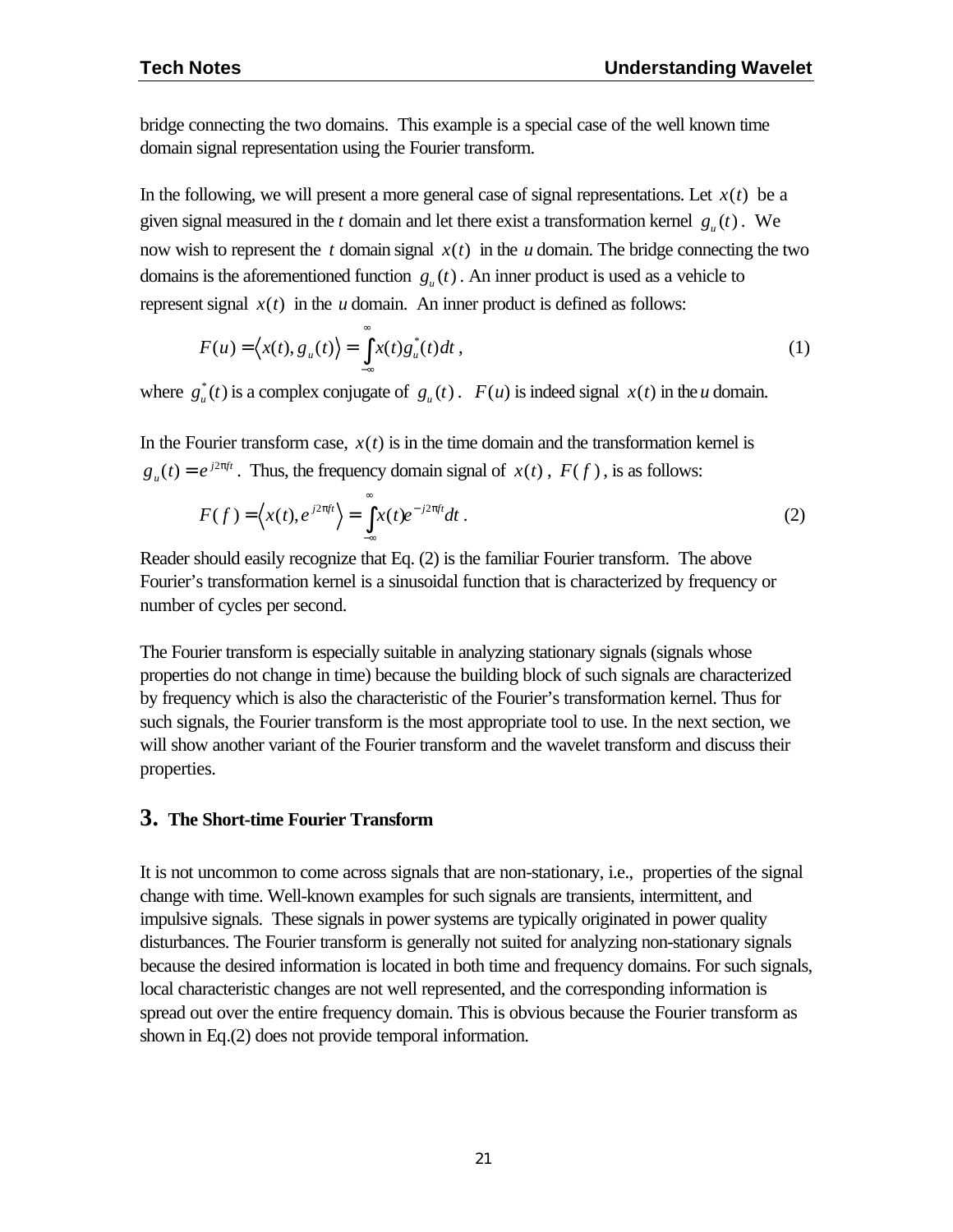Another example of a signal representation that includes time and frequency representations is the short-time Fourier transform. This transform is intended to alleviate the non-local problem; thus, the time-dependent variable is introduced into Eq.(2). The non-stationary signal  $x(t)$  is multiplied with an appropriate window function  $w(t)$  centered at temporal location  $\tau$ . The resulting signal is then assumed stationary within the window and Fourier transformed. Such a transformation is known as a short-time Fourier transform shown below:

$$
X_{STFT}(f, \boldsymbol{t}) = \int x(t)w^*(t-\boldsymbol{t})e^{-j2\boldsymbol{p}ft}dt,
$$
\n(3)

where the basis function is  $g_{t,f}(t) = w(t - t)e^{j2pt}$ *t*  $\mathbf{y}_f(t) = w(t - t)e^{j2\pi t}$ . In other words,  $X_{STFT}(f, t)$  is the Fourier transform of  $x(t)$  windowed with  $w(t)$  shifted by τ. This modified version of the FT has the capability to provide a time-frequency description of the signal. In addition, note that the time-support of the window function  $w(t)$  is constant for all frequencies, and the basis function  $g_{t,f}(t) = w(t - t)e^{j2pft}$ *t*  $p_{f}(t) = w(t - t)e^{j2pft}$  is in fact a constant-width modulated function with frequency *f*. Thus, once the window function  $w(t)$  has been chosen, the analysis resolution in time and frequency domains is constant. As a result, the ability to capture the dynamic of the signal characteristics is greatly dependent upon the choice of the window function  $w(t)$ .

#### 4. **The Wavelet Transform**

In both Fourier and short-time Fourier transforms, the transformation kernels are characterized by frequency. A different method to analyze non-stationary signals that does not use frequency is the wavelet transform. The wavelet transform seeks to represent a time domain signal in the time-scale domain. For this reason the wavelet transform analysis is technically called time-scale signal analysis.

In the time-scale signal representation, a given time domain signal  $x(t)$  is represented by an inner product with a wavelet, thereby the wavelet transform. It is defined as follows:

$$
W_x(a,\tau) = \langle x(t), \psi_{a,\tau}(t) \rangle = \int_{-\infty}^{\infty} x(t) \psi_{a,\tau}^*(t) dt,
$$
\n(4)

where  $\Psi_{a,\tau}(t)$  is

$$
\Psi_{a,\tau}(t) = |a|^{-1/2} \Psi\left(\frac{t-\tau}{a}\right),\tag{5}
$$

 $\Psi(t)$  is a mother wavelet whereas  $a \in R$ ,  $a \neq 0$  is the dilation or scale number, and  $t \in R$  is the time-shift parameter. *R* is a real continuous number system. The asterisk denotes a complex conjugate operation.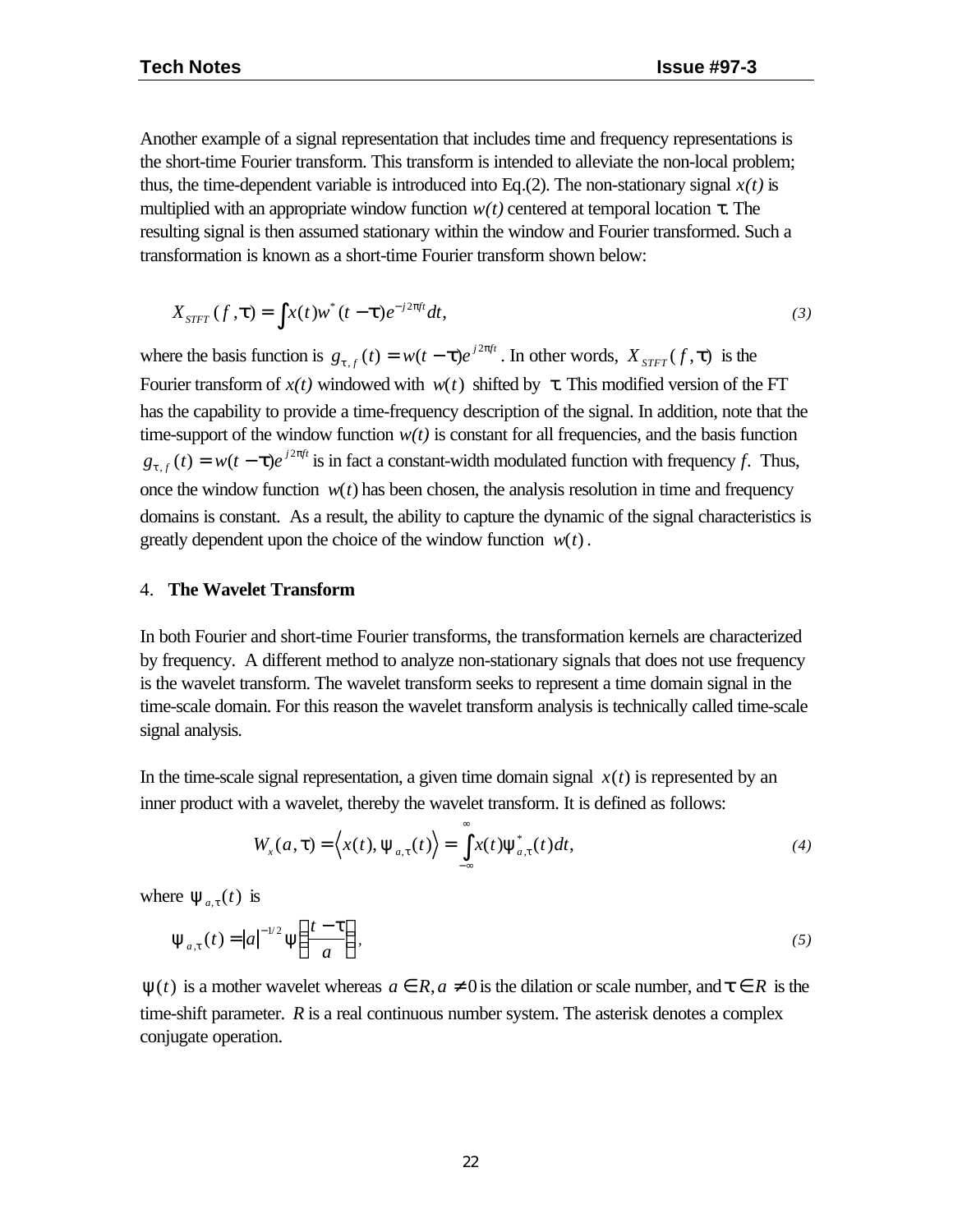By comparing Eqs. (2), (3), and (4), it should be clear now that the fundamental difference between Fourier-based transforms and the wavelet transform is in their transformation kernels. This fundamental difference leads to a substantial implication in the use of the two transforms (i.e., Fourier and wavelet). As we have pointed out earlier the Fourier transform is better able to analyze stationary signals, and we shall see later, the wavelet transform is better able to analyze non-stationary signals.

Unlike a sinusoidal function which oscillates forever, a wavelet function is a "small" wave that oscillates for a "short" period of time. Mathematically, a function is called a wavelet if it satisfies the following condition:

$$
\int_{-\infty}^{\infty} \mathbf{y}(t)dt = 0.
$$
 (6)

In other words, a wavelet is a zero-mean function and must decay to zero at  $\pm \infty$ .

The simplest function that can be called a wavelet is a square function as shown in Fig. 2(a). This wavelet is called Haar wavelet. It is defined as follows:

$$
\mathbf{y}(t) = 1 \qquad 0 \le t < 0.5
$$
  
= -1 \qquad 0.5 \le t < 1 \tag{7}

The above square function oscillates for one cycle only, and it satisfies Eq. (6) because the area under the square function is equal to zero, or it is zero-mean. A sinusoidal function is certainly not a wavelet because it is not a small wave (its value does not decay to zero at  $\pm \infty$ ), although the area under the sinusoidal function is zero.

The attributes of a wavelet transform are dilation and translation. When a wavelet is dilated, its width gets wider but its magnitudes get smaller. Using Eq. (5), let us assume that the dilation factor of the Haar wavelet in Eq.(7) is  $a = 1$  or scale 1, and let it be the mother wavelet. Thus at scale 2 ( $a = 2$ ), the Haar wavelet now becomes  $y_{a}(t) = \frac{1}{\sqrt{2}}y(\frac{1}{2})$ 2 ( 2 1  $t_{2,0}(t)$  $y_{2,0}(t) = \frac{1}{\sqrt{2}} y(\frac{t}{\epsilon})$ . Similarly, the Haar

wavelet at scale 3 is  $\mathbf{y}_{30}(t) = \frac{1}{\sqrt{2}} \mathbf{y}(\frac{t}{t})$ 3 ( 3  $\zeta_{3,0}(t) = \frac{1}{t}$  $y_{30}(t) = \frac{1}{\sqrt{t}} y(\frac{t}{t})$ . Figure 2b and 2c show the Haar wavelet at scales 2

and 3, respectively. As one can see, the time support is wider at higher scales, which means the corresponding wavelet loses its time resolution, however, its frequency resolution is now better because of the Heisenberg uncertainty principle. Thus at lower scales, the wavelet transform has a better time resolution, whereas at higher scales, it has a better frequency resolution. This is the reason why wavelets are more suitable to analyze transients or non-stationary signals.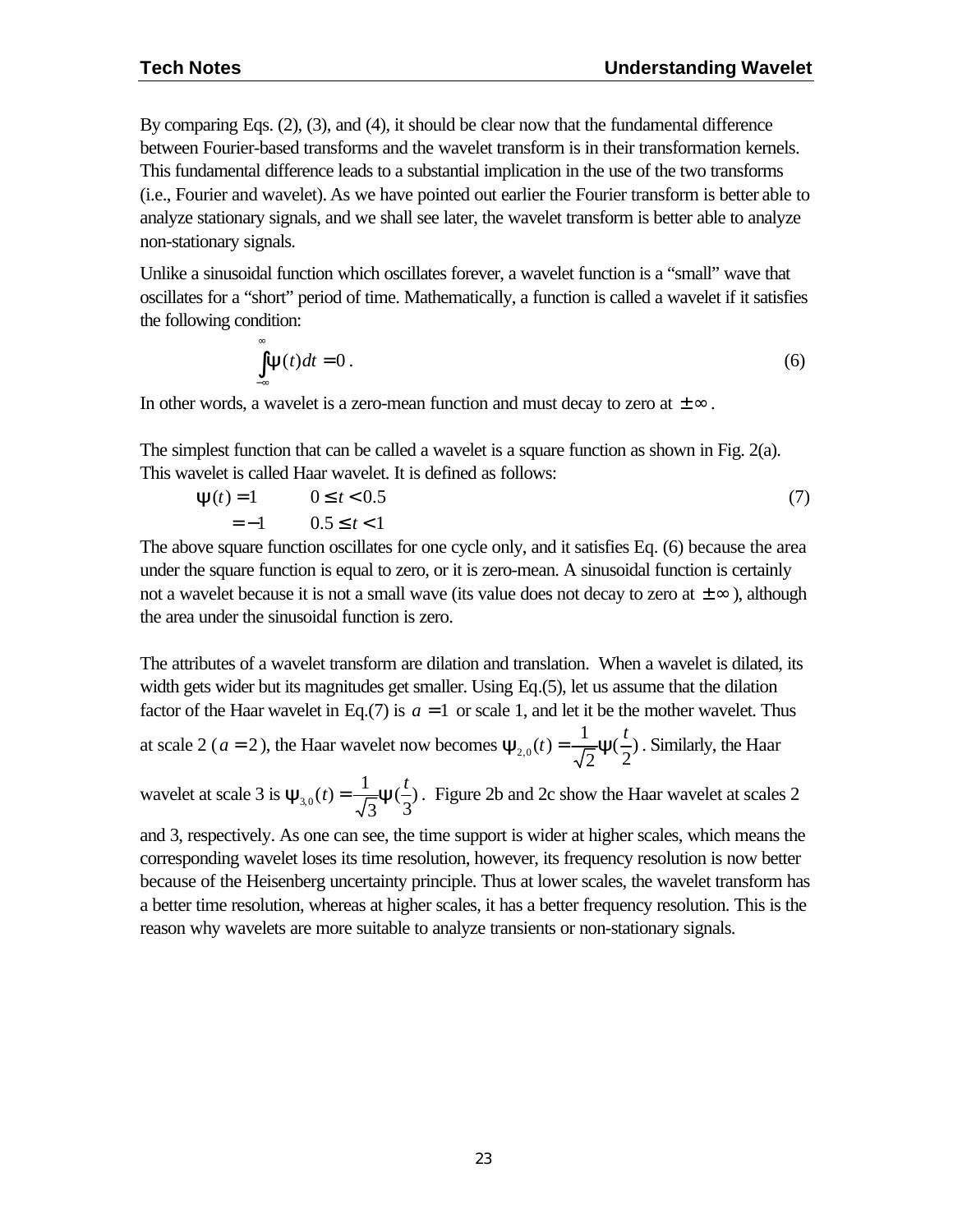Title: squarea.eps Creator: MATLAB, The Mathworks, Inc. Preview: This EPS picture was not saved with a preview included in it. Comment: This EPS picture will print to a PostScript printer, but not to other types of printers.

Figure 2: The simplest possible wavelet, a square function. (a) A square function at scale 1, (b) and (c) are scales 2 and 3 of the wavelet function. Their amplitudes are  $\frac{1}{\sqrt{2}}$  $\frac{1}{\sqrt{2}}$  and 3  $\frac{1}{\sqrt{1}}$ , respectively.

The Haar wavelet is not widely utilized because of its discontinuity. However, there are many other wavelet functions that are more useful and widely utilized: Morlet wavelet, Mexican hat wavelet, Daubechies wavelets, etc.

Another attribute of the wavelet transform is translation or time-shift. In this case a wavelet function is translated across time *t* for every scale number *a* . Figure 3 illustrates a pictorial dilation and translation procedure in the wavelet transform. The wavelet function is a Mexican hat function for its resemblance to a Mexican hat. A hypothetical signal *x*(*t*) is first windowed by a wavelet at scale  $a = a_1$  at  $t = 0$ . This  $a = a_1$  wavelet then sweeps the entire signal  $x(t)$ . In the upper right of Fig. 3, it is shown that  $a = a_1$  wavelet at  $\mathbf{t} = \mathbf{t}_0$  location. The same procedure is then repeated for  $a = a_2$  wavelet. The lower right of the figure shows that  $a = a_2$ wavelet at  $\boldsymbol{t} = \boldsymbol{t}_1$  location. Note that  $a = a_2$  wavelet is a dilated version of  $a = a_1$  wavelet.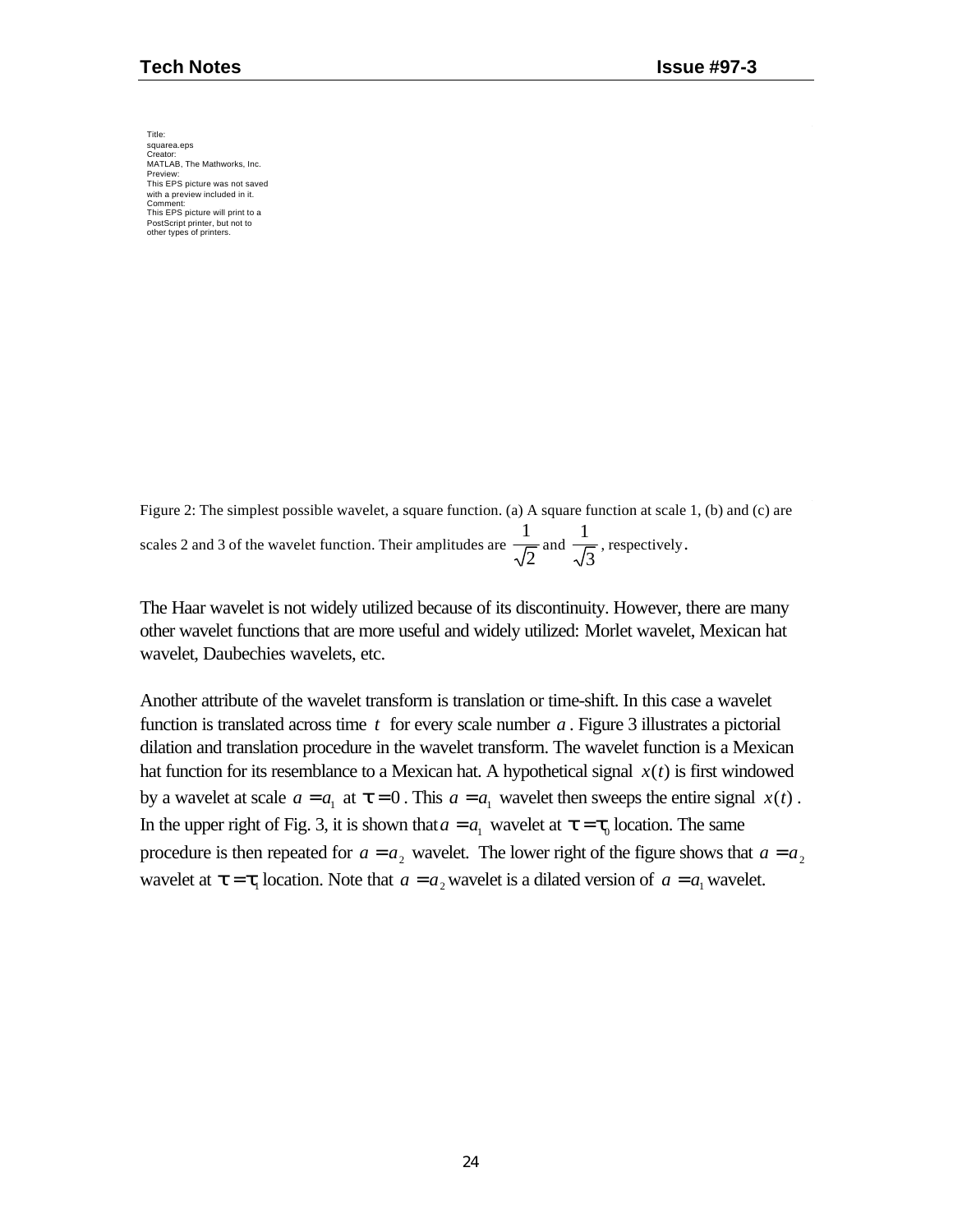# Title: (CWPROC.EPS) Creator: Adobe Illustrator(TM) for Windows, versio CreationDate: (1/23/97) (2:44 PM)

Figure 3. A pictorial operation of the wavelet transform; its transformation kernel is based on translation and dilation.

#### 5. **Continuos and discrete wavelet transforms**

Based on the dilation procedure, the wavelet transform is divided into the continuous and discrete types. In the continuous wavelet transform, the mother wavelet is dilated continuously over the time axis such that the family of analyzing wavelet forms an over-complete basis in  $L^2(R)$  (it is a Hilbert space where every signal has a finite energy, defined as

 $=\int |x(t)|^2 dt < \infty$  $\langle x(t), x(t) \rangle = \int_0^{\infty} |x(t)|^2 dt < \infty$ ). On the other hand, the mother wavelet in the discrete wavelet −∞

transform is dilated discretely. In other words, the dilation or scaling parameter *a* for the continuous wavelet transform varies continuously; whereas, in the discrete case, the scaling parameter *a* varies discretely. Figure 4 illustrates the pictorial representation of the continuous and discrete wavelet transforms. One can think the dilation or scaling parameter as a knob in a radio. If the knob turns continuously to any position, then it is a continuous wavelet transform. If it turns only to certain predefined positions, then it is a discrete wavelet transform.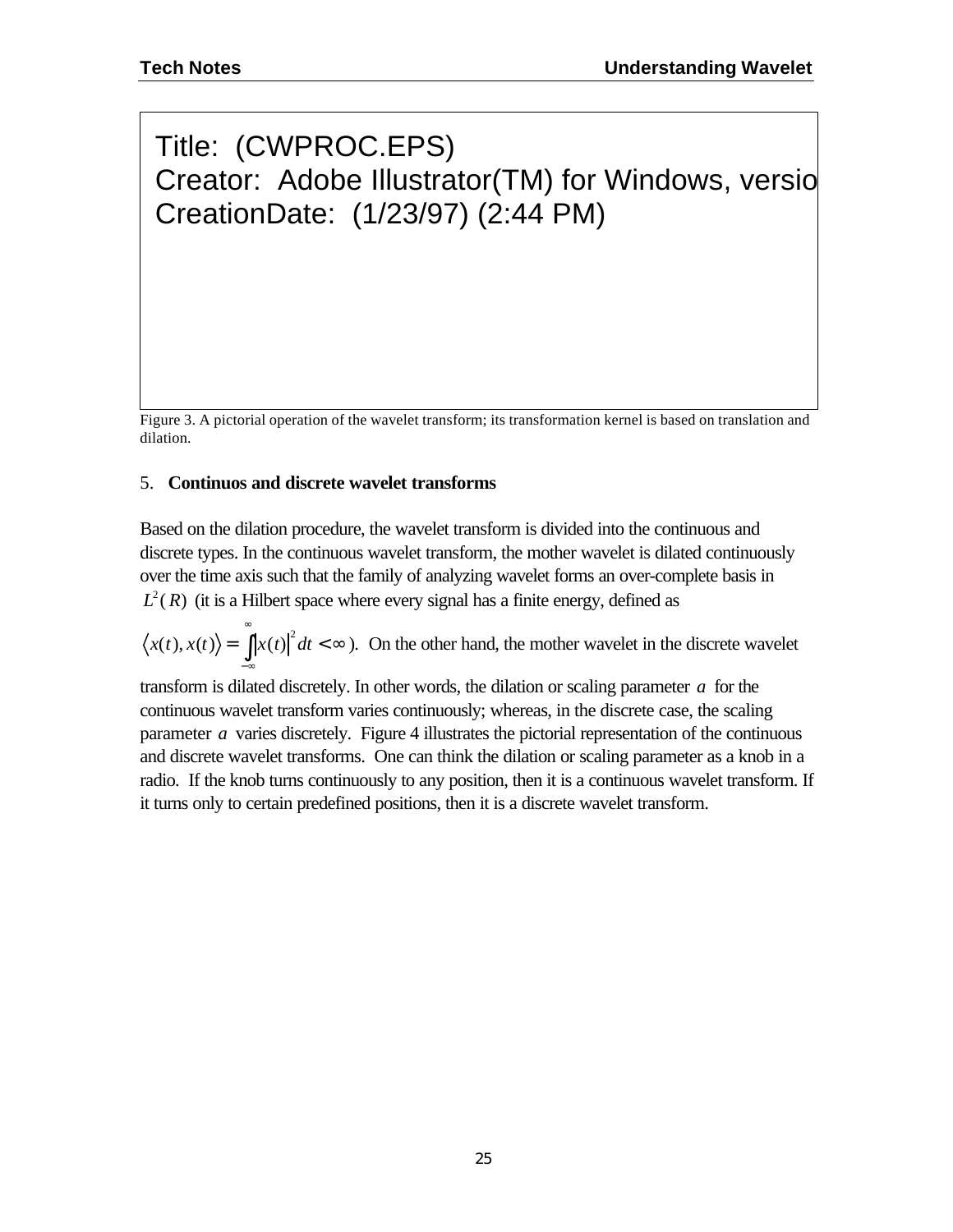# Title: C:\EPRI\CONWT.CVS Creator: Canvas CreationDate: 1241997

Figure 4. The difference between (a) continuous and (b) discrete wavelet transforms. The "knob" (i.e., dilation parameter  $a$ ) in the continuous one turns to any position, whereas the discrete one turns to a certain predefined position only.

The wavelet in Eq.(5) is a valid expression for continuous wavelets because  $a \in R$ . For a discrete wavelet, a given wavelet is discretized in *a* and **t**, by selecting  $a = a_0^m$  and  $\mathbf{t} = n \mathbf{t}_0 a_0^m$  $a_0^m$ , where  $a_0$  and  $t_0$  are fixed constants with  $a_0 > 1$ ,  $\tau_0 > 0$ ,  $m, n \in \mathbb{Z}$ , and  $\mathbb{Z}$  is a set of integer. Then, the discretized wavelet becomes

$$
\Psi_{m,n}(t) = |a_0|^{-m/2} \Psi\left(\frac{t - n\tau_0 a_0^m}{a_0^m}\right).
$$
\n(7)

The discrete wavelet transform is then given by

$$
DWT_{x}(a,\boldsymbol{t})=\int_{-\infty}^{\infty}x(t)\mathbf{y}_{m,n}^{*}(t)dt.
$$

Within the discrete wavelet transform family, there are several other types such as the wellknown orthonormal-dyadic wavelet transforms, bi-orthogonal wavelet transforms, spline wavelets, and so on. Although they are different kind of wavelet transforms, their fundamental properties are identical. However, their implementations may be quite different.

Avid readers can extend their reading on wavelet transforms for a more complete coverage. Three excellent overview of the wavelet transform from the signal processing and mathematical point of view [1,2,3] are given below.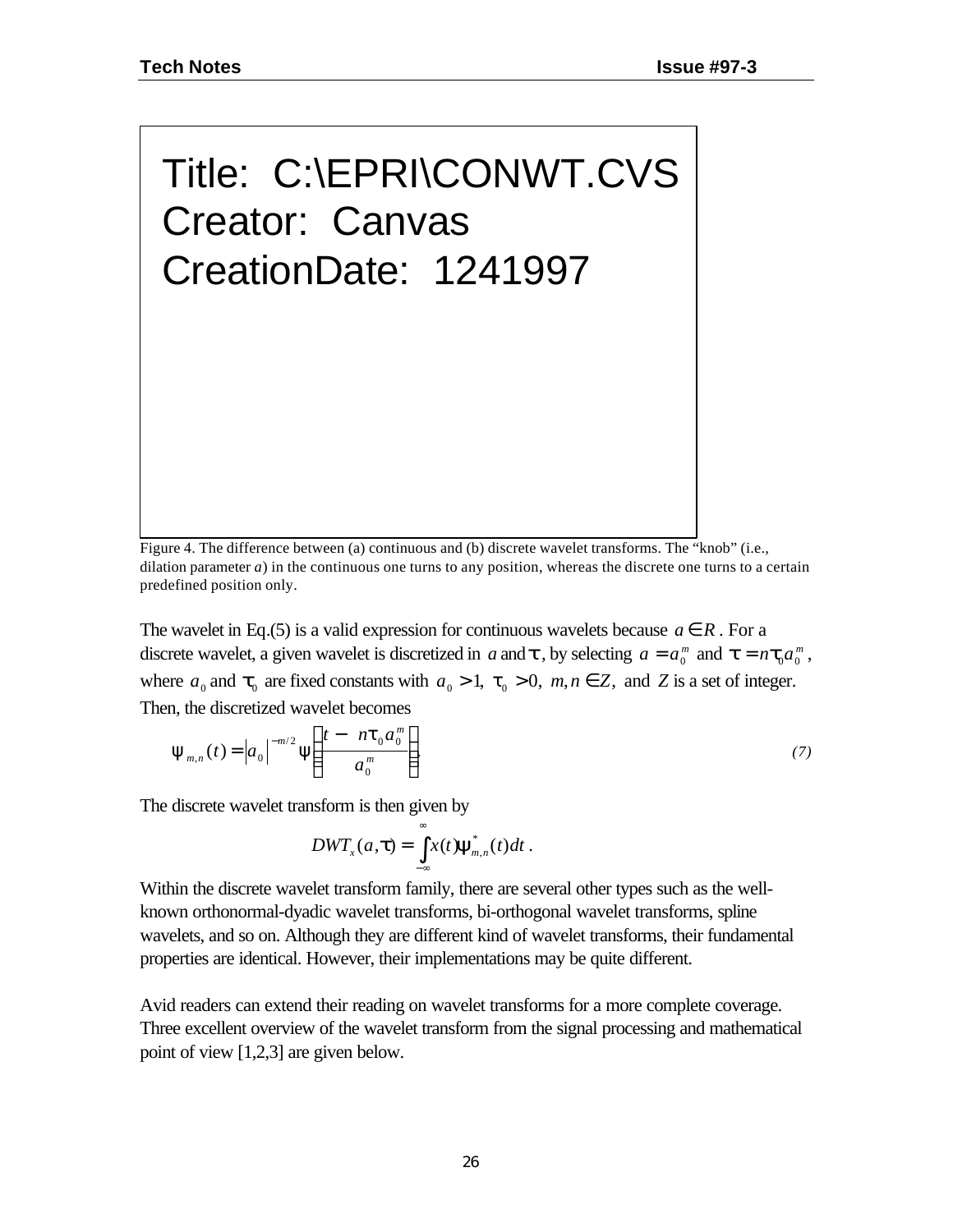#### 6. **Applications in Power Systems and Conclusion.**

From the above presentation of wavelet transforms, it should be clear that the principal application of wavelet transforms will be in transient analysis. Wavelet transforms possess beautiful properties that are suitable for such applications. Transformation kernels of the wavelet transform are multi-resolution because it is based on dilation. Thus, the wavelet transform possesses a high time resolution when the wavelet is narrow in the time. However, the wavelet transform also possesses a high frequency resolution when the wavelet is dilated in the time domain.

Along this line, several papers have been published in this subject. The potential applications in power system transients were proposed in [4,6]. The application of wavelets in power distribution relaying is studied in [7]. The use of the wavelet transform in detecting power quality events and compressing power quality data are detailed in [5,8] respectively. Automatic power quality event identification using the wavelet transform and artificial neural network are proposed and implemented in [9].

Future potential application in power systems may include transient analysis, time-varying harmonics, and fault location detector, and so on. The wavelet transform is a complementary signal analysis tool to analyze non-stationary signals, and, thus, it is not intended to replace wellestablished techniques such as the Fourier transform in analyzing stationary signals. The wavelet transform has presented itself as a new technique that is useful in power systems, especially in the transient and power quality analysis. It will continue and become an important tool in analyzing suitable problems in power systems.

#### **Further Reading:**

Tutorial material on wavelets:

- 1. O. Rioul, M. Vetterli, "Wavelets and signal processing," IEEE SP Magazine, Oct. 1991, pp. 14 - 38.
- 2. I. Daubechies, *Ten lectures on wavelets*, SIAM, Philadelphia, PA, 1992.
- 3. C. K Chui, *An introduction to wavelets*, Academic Press, Inc., San Diego, CA, 1992.

Applications of wavelets in power systems:

- 4. G. T Heydt, A.W Galli, "Transient power quality problems analyzed using wavelets," IEEE Trans. Power Delivery, vol. 12., no. 2., April 1997, pp. 908 - 915.
- 5. S. Santoso, E.J Powers, W.M Grady, P. Hoffman, "Power quality assessment via wavelet transform analysis," IEEE Trans. Power Delivery, vol. 11., no. 2, April 1996, pp. 924 - 930.
- 6. D.C Robertson, O.I Camps, J.S Mayer, W.B Gish, "Wavelets and electromagnetic power system transients," IEEE Trans. Power Delivery, vol. 11., no. 2, April 1996, pp. 1050 - 1058.